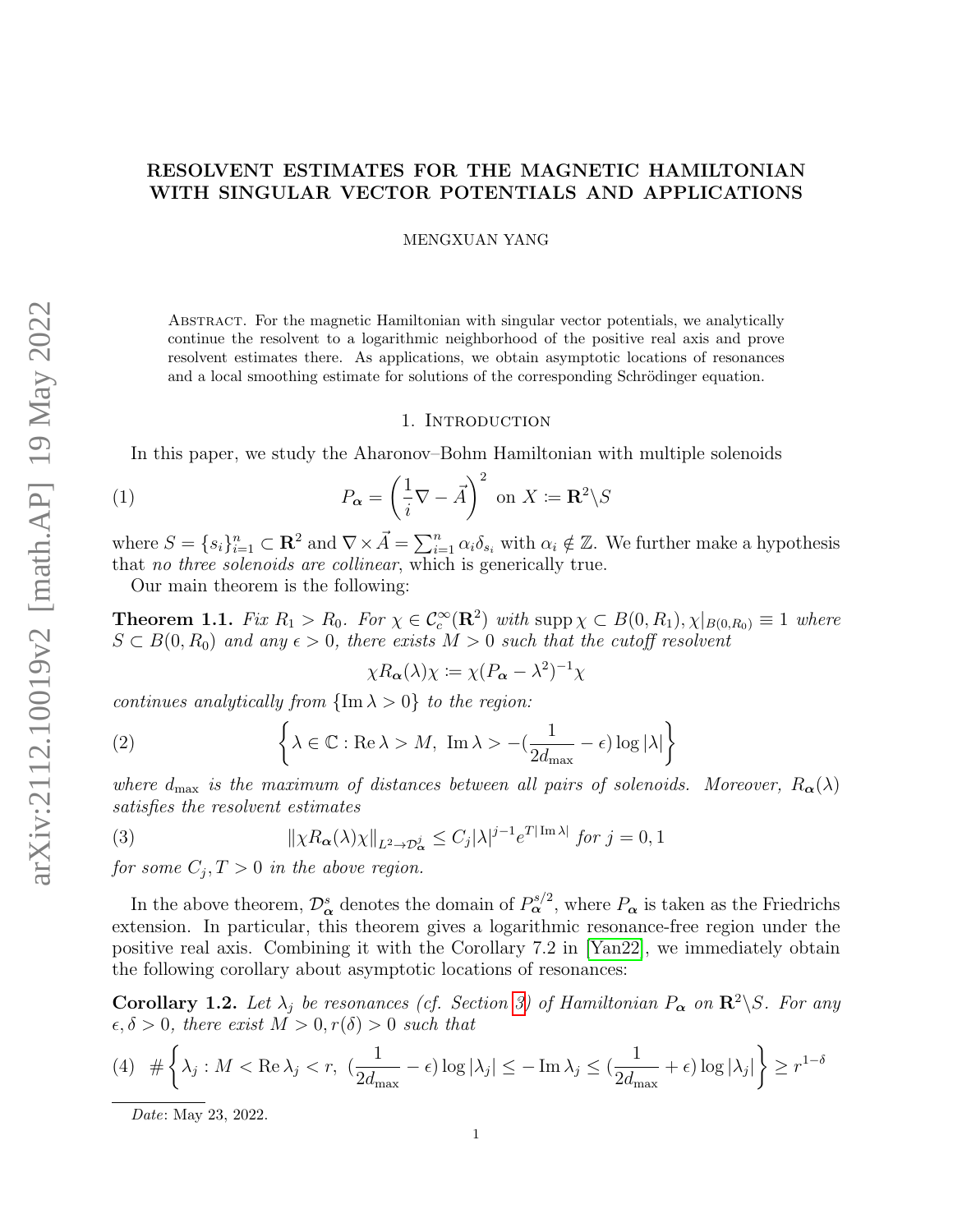$$
\begin{aligned} \text{if } r > r(\delta), \text{ and} \\ \text{(5)} & \left\{ \lambda_j : \text{Re}\,\lambda_j > M, \ -\text{Im}\,\lambda_j \ge \left( \frac{1}{2d_{\text{max}}} - \epsilon \right) \log |\lambda_j| \right\} = \emptyset. \end{aligned}
$$



FIGURE 1. Resonances in a neighborhood of a logarithmic curve

Remark 1.3. The resonances in the above logarithmic neighborhood are generated by the weak trapping trajectories between the two farthest solenoids. In fact, the reason they are the resonances closest to the real axis as  $|\lambda| \to \infty$  is because these weak trapping trajectories give the slowest rate of decay in the sense that they are diffracted the least frequently among all closed diffractive trajectories.

This corollary improves our previous knowledge [\[Yan22,](#page-20-0) Corollary 7.2] about resonances of the Aharonov–Bohm Hamiltonian with multiple solenoids.

Another application of our resolvent estimate is a local-in-time local smoothing estimate without loss for Schrödinger equations of the Hamiltonian  $P_{\alpha}$ , which may be of interest in the Strichartz estimates related to the Aharonov–Bohm Hamiltonian with multiple solenoids.

**Theorem 1.4.** Suppose u solves the Schrödinger equation on  $X$ :

(6) 
$$
\begin{cases} (D_t - P_{\alpha})u = 0 \\ u|_{t=0} = u_0 \in L^2(X). \end{cases}
$$

Then for all  $\chi \in C_c^{\infty}(X)$  with  $\chi|_{B(0,R_0)} \equiv 1$ , u satisfies the local smoothing estimates:

(7) 
$$
\int_0^T \| \chi u \|_{\mathcal{D}_{\boldsymbol{\alpha}}^{1/2}} dt \leq C_T \| u_0 \|_{L^2}.
$$

The proof of Theorem [1.1](#page-0-0) relies on the classic argument of Vainberg's parametrix [\[Vai89\]](#page-20-1). Tang–Zworski [\[TZ00\]](#page-20-2) used a similar argument to show resolvent estimates and resonancefree region for the non-trapping black-box scattering. Baskin–Wunsch [\[BW13\]](#page-19-0) and Galkowski [\[Gal17\]](#page-19-1) later refined the argument and proved resolvent estimates with a logarithmic resonancefree region for manifolds with weak-trapping (a.k.a. diffractive trapping such as trapping generated by conic singularities) and Euclidean ends. In this paper, we generalize the resolvent estimates and the logarithmic resonance-free region to the Aharonov–Bohm Hamiltonian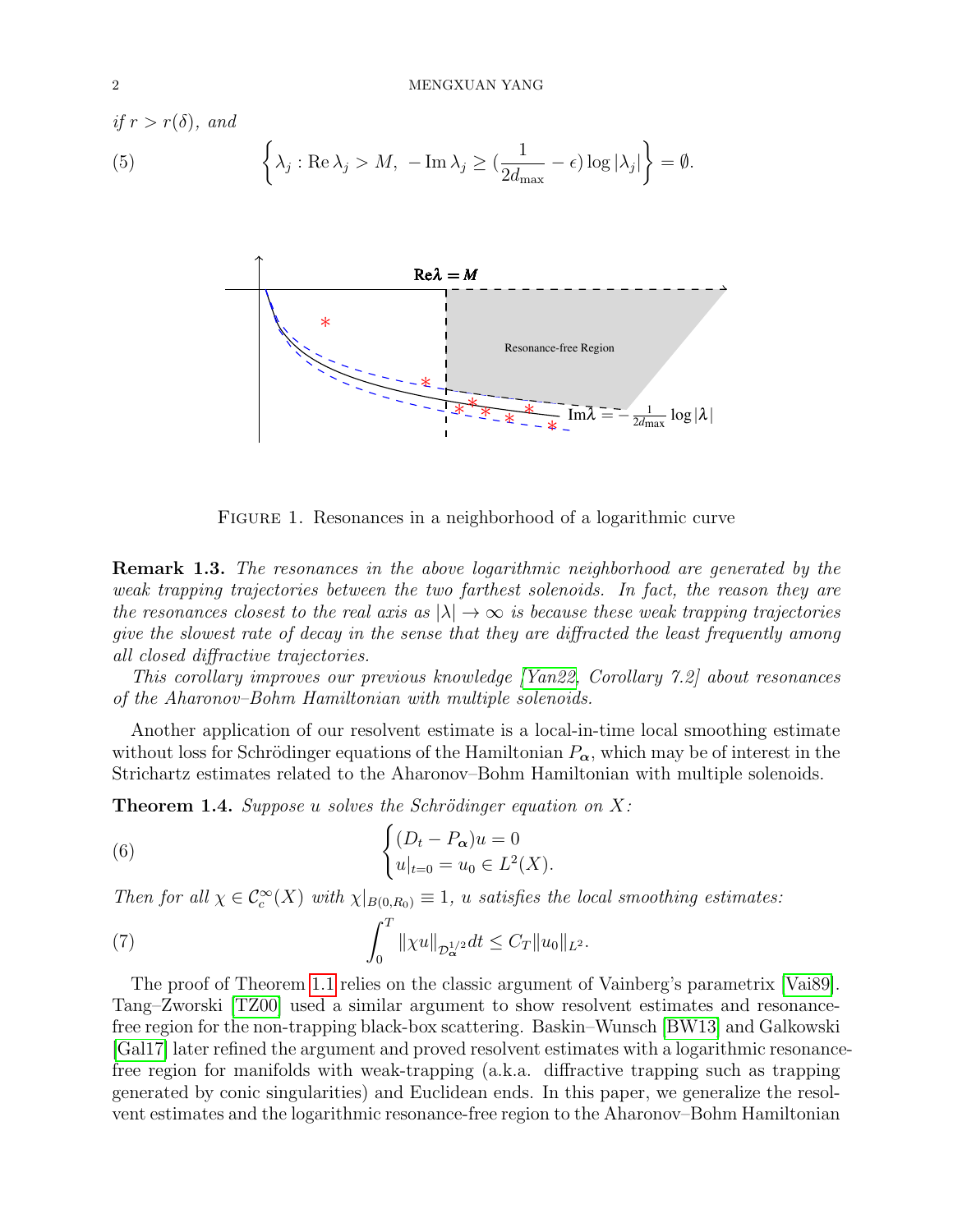with multiple solenoids which has a non-trivial long range vector potential. Note that our argument also relies a weak non-trapping of singularities or a very weak Huygens principle (cf. [\[BW13\]](#page-19-0)), which is proved in Section [4.](#page-9-0)

Another contribution of this work is a generalization of the black-box scattering with Euclidean end [\[SZ91\]](#page-20-3) to the Hamiltonian with long range magnetic potentials. This generalization may be of further interest in investigating resonances of Hamiltonian with magnetic vector potentials generally. Within this framework, resonances in this paper are defined as poles of the meromorphic continuation of the resolvent  $R_{\alpha}(\lambda)$ . Note that in the previous work [\[Yan22\]](#page-20-0), resonances of  $P_{\alpha}$  are defined using the complex scaling. It is then also natural to discuss the equivalence of two definitions of resonances (cf. Section [3\)](#page-5-0). To the best of our knowledge, this is the first time these arguments have been carried out for the magnetic Hamiltonian with vector potentials.

The scattering resonances for the Aharonov–Bohm Hamiltonian with two largely separated solenoids were previously investigated by Alexandrova–Tamura [\[AT11\]](#page-18-0) [\[AT14\]](#page-19-2) using a new type of complex scaling method. They were also able to show approximate locations<sup>[1](#page-2-0)</sup> of high frequency resonances generated by the trapped trajectory between the two solenoids [\[AT14,](#page-19-2) Corollary 1.2]. Our result coincides with theirs in the case of two solenoids. In fact, Corollary [1.2](#page-0-1) yields a more general result on asymptotic locations of resonances in the case of  $n$ solenoids.

The local smoothing effect without loss for solutions of Schrödinger equation holds under the non-trapping hypothesis (cf. [\[BAK92\]](#page-19-3) [\[BAD98\]](#page-19-4) [\[CS89\]](#page-19-5) [\[Doi96a\]](#page-19-6) [\[Doi96b\]](#page-19-7) [\[KY89\]](#page-19-8) [\[BGT04\]](#page-19-9)). Doi [\[Doi96b\]](#page-19-7) proved that on smooth manifolds the absence of trapped geodesic is necessary for the local smoothing estimates to hold without loss. Baskin–Wunsch [\[BW13\]](#page-19-0) showed that in the presence of diffractive trapping, such as closed diffractive geodesics in manifolds with conic singularities, the local smoothing estimate holds without loss. Duy-ckaerts [\[Duy06\]](#page-19-10) showed that local smoothing estimates hold for Schrödinger equation with inverse square potentials as a consequence of a resolvent estimate. We show that for the diffractive trapping generated by singular vector potentials, the local smoothing estimate holds without loss. On the other hand, the study of local smoothing estimates for Schrödinger equations with the Aharonov–Bohm Hamiltonian with one solenoid has been carried out recently by Cacciafesta–Fanelli [\[CF19\]](#page-19-11) and Gao et al. [\[GWZZ21\]](#page-19-12), where they took full advantages of the scaling property in the radial direction. However, their approach no longer applies to our situation due to the failure of the scaling-invariance. To the best of our knowledge, this is also the first time that local smoothing estimates have been established for the Aharonov–Bohm Hamiltonian with multiple solenoids. The result may also be of interest in proving Strichartz estimates for Schrödinger equations. For local smoothing estimates and Strichartz estimates for solutions of wave, Dirac and Klein-Gordon equations with the Aharonov–Bohm Hamiltonian with single solenoid, see [\[CF17\]](#page-19-13) [\[CF19\]](#page-19-11) [\[CYZ20\]](#page-19-14) [\[FZZ20\]](#page-19-15).

The structure of the paper is the following: in Section [2,](#page-3-0) we introduce some preliminaries for the Aharonov–Bohm Hamiltonian and diffractive geometry; in Section [3,](#page-5-0) we generalize the black-box formalism to our situation and discuss the meromorphic continuation of the resolvent; in Section [4,](#page-9-0) we discuss the weak non-trapping of singularities generated by the diffraction; in Section [5,](#page-11-0) we prove Theorem [1.1](#page-0-0) by constructing a Vainberg's parametrix; in Section [6,](#page-16-0) we prove the local smoothing estimate; in the Appendix [A,](#page-17-0) we discuss the forward fundamental solution of wave equations and the local wave decay which is used in Section [5.](#page-11-0)

<span id="page-2-0"></span><sup>&</sup>lt;sup>1</sup>A factor of 2 seems to be missing in the denominator of the expression of Im  $\zeta_i(\lambda)$  there.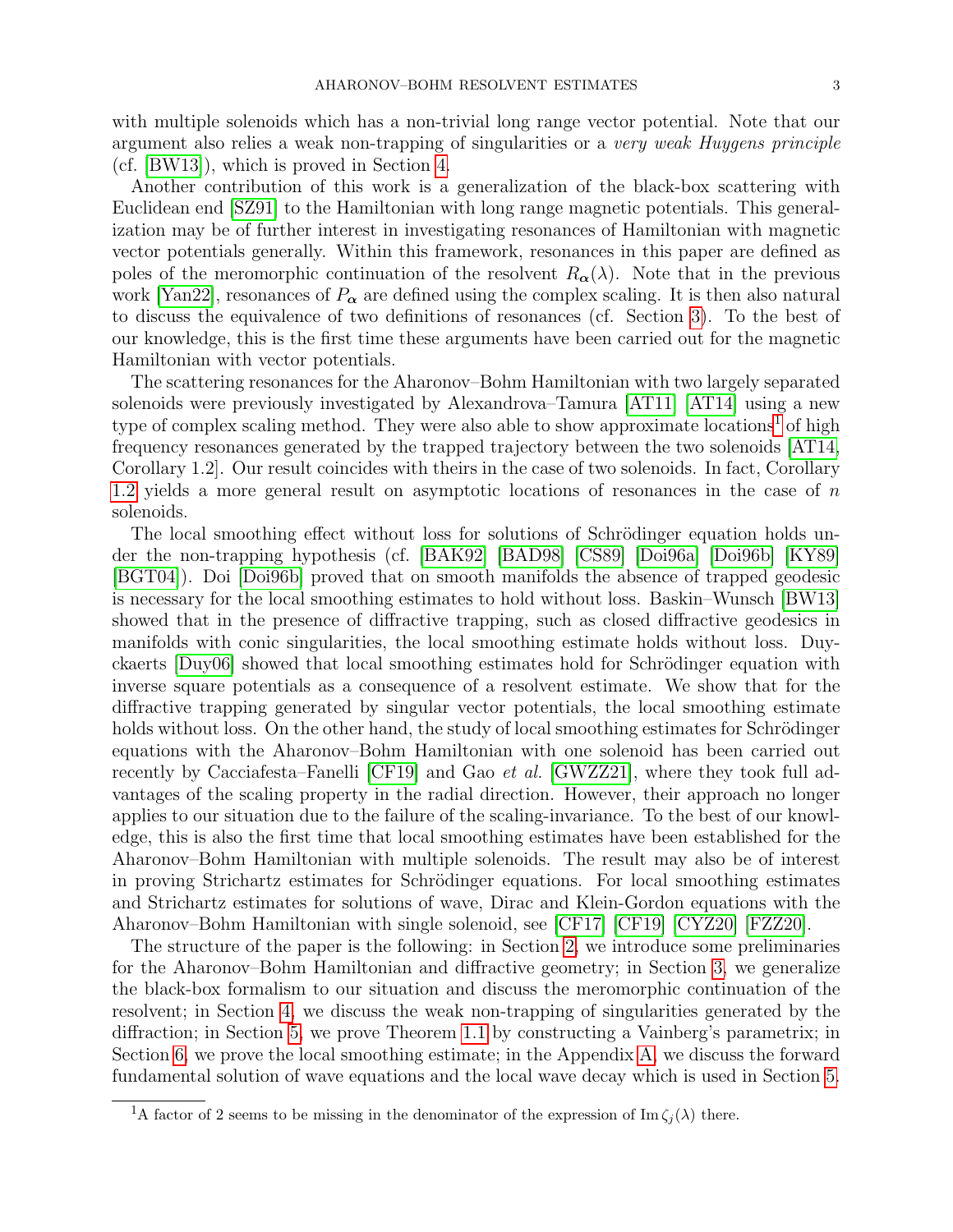#### 4 MENGXUAN YANG

Future Directions. Corollary [1.2](#page-0-1) gives resonances generated by the weakly trapped closed diffractive geodesic between two poles with the maximum distance. Similar to the situation in [\[HW20\]](#page-19-16), these resonances correspond to resonant states concentrated at this orbit that loses energy to infinity via diffraction as infrequent as possible. On the other hand, we may expect each such trapped trajectory generates some logarithmic strings of resonances, although they may be diffracted more frequently than the ones in Corollary [1.2.](#page-0-1) In fact, we may expect that all high frequency resonances come from such classical weakly trapped closed diffractive geodesics, so there should be some resonance-free regions, or so-called spectral gaps (cf. [\[Dya16\]](#page-19-17)), between those strings of resonances. To show these further strings of resonances and spectral gaps, it requires finer microlocal analysis techniques to isolate resonant states with different decay rates.

Acknowledgement. The author is greatly indebted to Jared Wunsch for many instructive discussions as well as valuable comments on the manuscript. The author would also like to thank Luc Hillairet for proposing this interesting topic and providing helpful discussions. The author is also very grateful to Kiril Datchev, Plamen Stefanov, Junyong Zhang for many helpful discussions. The author would also like to thank an anonymous referee for various helpful suggestions on the manuscript.

## 2. Preliminaries

<span id="page-3-0"></span>In this section, we discuss preliminaries on the operator  $P_{\alpha}$  and the diffractive geometry in  $\mathbb{R}^2$  with *n* solenoids.

2.1. Operators and domains. We study the electromagnetic Hamiltonian

(8) 
$$
P_{\alpha} = \left(\frac{1}{i}\nabla - \vec{A}\right)^2
$$

on the space  $X := \mathbb{R}^2 \setminus S$ , where  $S = \{s_i = (x_i, y_i) | 1 \le i \le n\}$  corresponds to locations of n solenoids and  $\vec{A} = \sum_{i=1}^{n} \vec{A}_i$  with

(9) 
$$
\vec{A}_i = -\alpha_i \cdot \left( -\frac{y - y_i}{(x - x_i)^2 + (y - y_i)^2}, \frac{x - x_i}{(x - x_i)^2 + (y - y_i)^2} \right)
$$

being the *i*-th vector potential corresponding to  $s_i$ , and  $\boldsymbol{\alpha} = (\alpha_1, \dots, \alpha_n)$  is the multi-index of the magnetic fluxes of all n solenoids with  $\alpha_i \notin \mathbb{Z}$ . Note that the magnetic potential  $\vec{A}$ is singular at  $s_i$  for  $1 \leq i \leq n$  and curl-free; therefore there is no magnetic field in  $\mathbb{R}^2 \backslash S$ . However, the motion of electrons in  $\mathbb{R}^2 \setminus S$  can still "feel" the influence of the magnetic field even though the electrons are completely shielded from the magnetic field. The electrons will experience a phase shift once we change the flux of the magnetic field, which can be observed by an interference experiment, although classically the change of magnetic flux has no influence on the motion of particles. This phenomenon generated by the singular magnetic potential  $\vec{A}$  is the so-called Aharonov–Bohm effect [\[AB59\]](#page-18-1), which suggests that the global electromagnetic vector potential is more physical than the local electromagnetic field in quantum mechanics.

Note that  $P_{\alpha}$  admits various self-adjoint extensions, for it is a positive symmetric operator defined on  $\mathcal{C}_c^{\infty}(X) \subset L^2(\mathbf{R}^2)$  with deficiency indices  $(2n, 2n)$ . In particular, we choose the Friedrichs self-adjoint extension, which corresponds to the following function space:

$$
Dom(P_{\alpha}^{Fr}) := \mathcal{D}_{\alpha}^{2} = \left\{ u \in L^{2} : P_{\alpha} u \in L^{2}, u|_{S} = 0 \right\}.
$$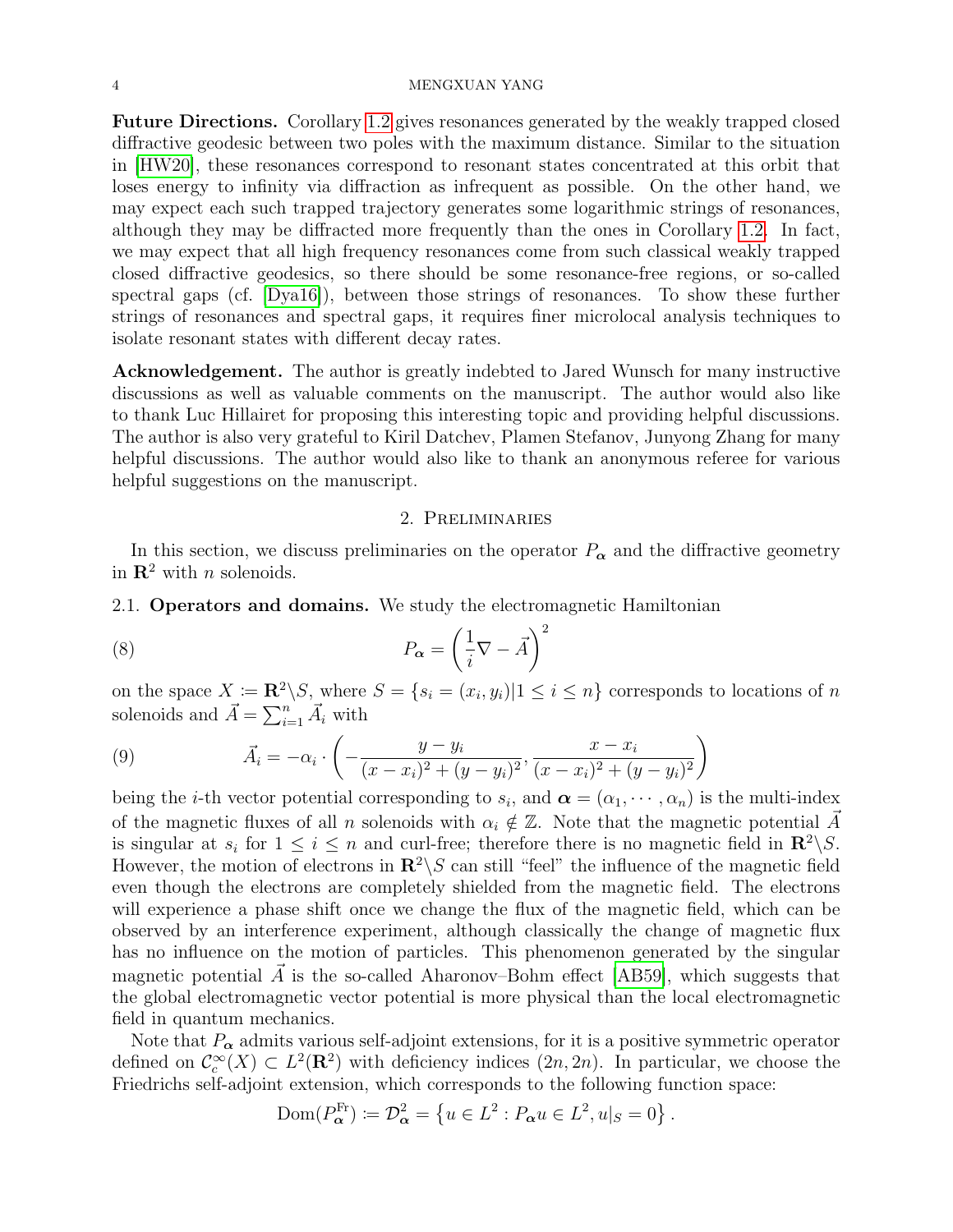Hereafter,  $P_{\alpha}$  denotes the Friedrichs extension of the Aharonov–Bohm Hamiltonian. For detailed discussions of self-adjoint extensions of the Aharonov–Bohm Hamiltonian, we refer to  $[AT98]$  and  $[DS98]$ .

We define power domains for  $s > 0$  by

$$
\mathcal{D}_{\alpha}^{s} \coloneqq \left\{ u \in L^2 : P_{\alpha}^{s/2} u \in L^2 \right\}
$$

where  $P_{\alpha}^{s/2}$  is defined using the functional calculus. In particular,  $s = 1$  corresponds to the form domain and  $s = 2$  corresponds to the Friedrichs domain. Note that away from the singularity in S, the domain  $\mathcal{D}_{\alpha}^{s}$  agrees with the usual Sobolev space  $H^{s}$ .

2.2. Diffractive geometry. Now we give a brief introduction of the diffractive geometry on  $X = \mathbb{R}^2 \backslash S$ . We only discuss what is relevant in proving the weak non-trapping of singularities in Section [4.](#page-9-0) For a more detailed discussion of diffractive geometry of  $P_{\alpha}$  on  $\mathbb{R}^2 \setminus S$ , we refer to [\[Yan22\]](#page-20-0).

Note that all *regular geodesics* in X are simply straight line segments in  $X = \mathbb{R}^2 \backslash S$ . Therefore, by standard propagation of singularities  $[DH72]$ , away from the solenoid set  $S$ , singularities of the wave equation propagate along the straight lines in  $\mathbb{R}^2 \setminus S$ . However, near each  $s_i$  there are two types of *generalized geodesics*, along which the singularities propagate, passing through  $s_i$ , which correspond to the diffractive and geometric waves emanating from the solenoid after the diffraction:

**Definition 2.1.** Suppose  $\gamma : [a, b] \to \mathbb{R}^2$  is a continuous map whose image is a polygonal trajectory with vertices at the solenoid set S.

- The polygonal trajectory  $\gamma$  is a diffractive geodesic if  $\gamma^{-1}(S)$  is non-empty and  $\gamma([a,b]\setminus\gamma^{-1}(S))$  are finitely many straight line segments concatenated by the points in S.
- The polygonal trajectory  $\gamma$  is a (partially) geometric geodesic if it is a diffractive geodesic and it contains a straight line segment parametrized by  $[c, d] \subset [a, b]$  such that  $(\gamma|_{[c,d]})^{-1}(S)$  non-empty, i.e., passing through at least one solenoid directly without being deflected. A geometric geodesic can be seen as the uniform limit of a family of regular geodesics in X.
- In particular, the polygonal trajectory  $\gamma$  is a strictly diffractive geodesic if it is a diffractive geodesic but not a partially geometric geodesic.

We now consider diffractive geodesics on the level of cosphere bundle  $S^*X \cong (\mathbf{R}^2 \setminus S) \times S^1$ by taking them as (broken) *integral curves* in  $S^*X$  of the re-scaled Hamiltonian vector field  $\mathbf{H}_{\alpha}$  of the operator  $P_{\alpha}$ . We may now define two symmetric relations between points in  $S^*X$ : a geometric relation and a diffractive relation.

**Definition 2.2.** Let q and q' be points in the cosphere bundle  $S^*X$ .

- (1) We define q and  $q'$  to be diffractively related by time t if there exists a (broken) integral curve  $\gamma \subset S^*X$  of  $\mathbf{H}_{\alpha}$  with length t, starting point q and ending point q'. In particular, for each possible time t' with jump in the  $(\xi, \eta)$ -variable, the ending point at  $t'-$  and the starting point at  $t'+$  must lie over the same point s of S.
- (2) Among points that are diffractively related, we define  $q$  and  $q'$  to be geometrically related by time t if there exists a continuous integral curve<sup>[2](#page-4-0)</sup>  $\gamma \subset S^*X$  of  $H_{\alpha}$  with length  $t$ , starting point  $q$  and ending point  $q'$ .

<span id="page-4-0"></span><sup>&</sup>lt;sup>2</sup>With removable discontinuities over  $S$ .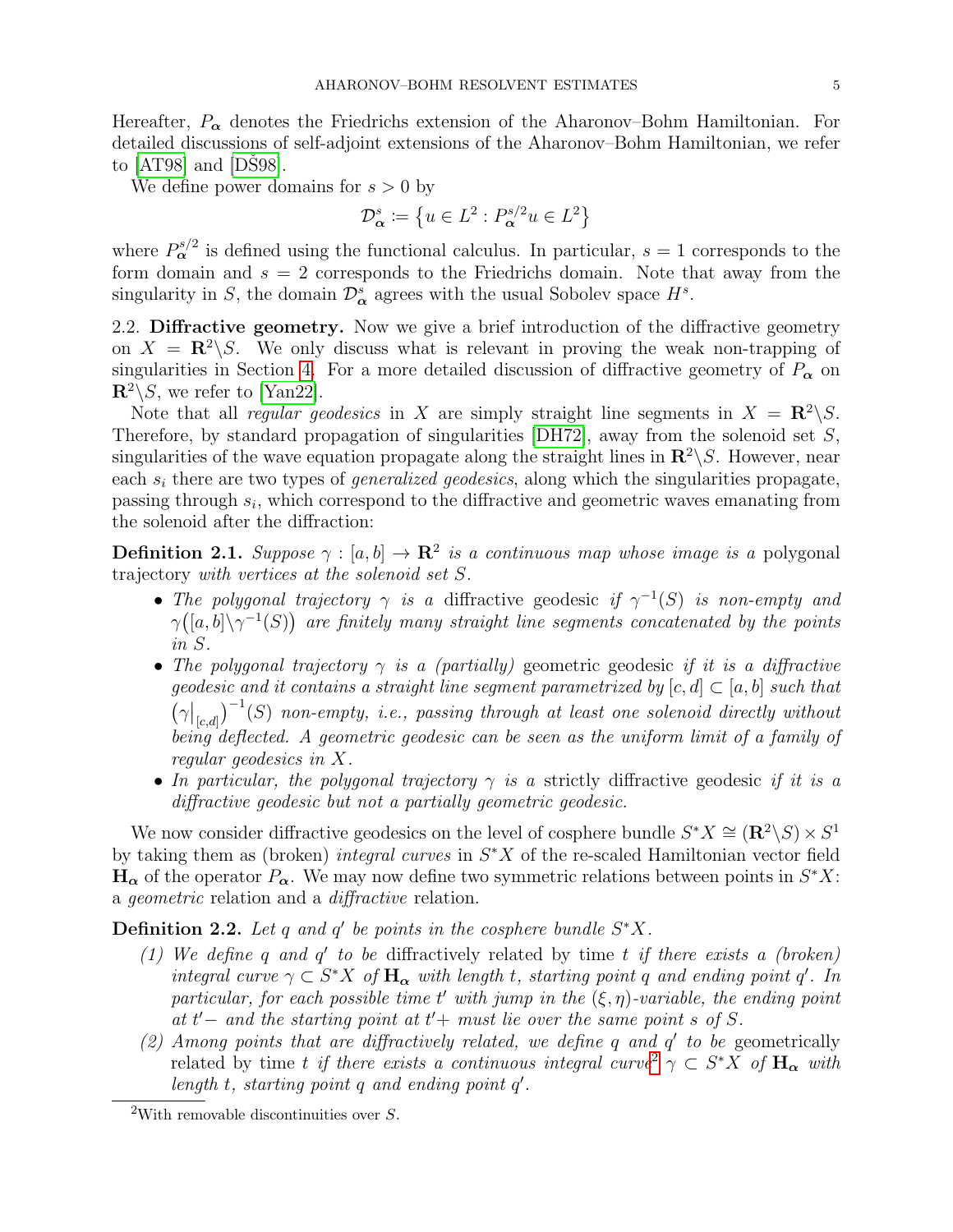### 6 MENGXUAN YANG

We can extend the diffractive/geometric relation to pairs of microlocal cutoffs  $A_i, A_j \in$  $\Psi_c^0(X)$ , which are pseudodifferential operators of order zero with compact microsupport.

**Definition 2.3.** We say  $A_i, A_j \in \Psi_c^0(X)$  are diffractively related by time t if there exists a (broken) integral curve  $\gamma \subset S^*X$  such that  $\gamma(0) \in \text{WF}'(A_i)$  and  $\gamma(t) \in \text{WF}'(A_j)$ , and geometrically related by time t if there exists a continuous integral curve  $\gamma \subset S^*X$  such that  $\gamma(0) \in \text{WF}'(A_i)$  and  $\gamma(t) \in \text{WF}'(A_j)$ .

#### 3. Meromorphic continuation and complex scaling

<span id="page-5-0"></span>In this section, we show the resolvent  $R_{\alpha}(\lambda) := (P_{\alpha} - \lambda^2)^{-1}$  can be meromorphically continued to the logarithmic cover  $\Lambda$  of the punctured plane  $\mathbb{C}\backslash\{0\}$  as an operator from  $\mathcal{H}_{\text{comp}}$  to  $\mathcal{D}_{\alpha,\text{loc}}$  (defined later). Furthermore, for the Aharonov–Bohm Hamiltonian  $P_{\alpha}$ , we discuss the equivalence of the meromorphic continuation definition of resonances and the complex scaling definition of resonances employed in [\[Yan22\]](#page-20-0).

Although the materials developed in this section is more or less well-known to the community (cf.  $[AT11,$  Appendix) for a meromorphic continuation argument and  $[Si\ddot{o}97]$  for the complex scaling), to the best of our knowledge, the systematic treatments regarding the Hamiltonians with Aharonov-Bohm vector potentials have been omitted in the literature. The materials developed in this section can be generalized to the scattering theory of more general long-range vector potentials where the magnetic field only exists in a compact region. The idea comes from a combination of Alexandrova–Tamura's treatment [\[AT11,](#page-18-0) Appendix] on the meromorphic continuation of the resolvent for two solenoids and Sjöstrand–Zworski's work [\[SZ91\]](#page-20-3) on the complex scaling of the black box scattering. The basic idea of the approach is to choose the correct "free" Hamiltonian to cancel off the long range effect generated by the vector potentials in  $P_{\alpha}$  so that an analogous argument to the black-box scattering is applicable.

Consider the operator

<span id="page-5-1"></span>
$$
P_{\beta} = (-i\nabla - \vec{A}_{\beta})^2
$$

with the vector potential

$$
\vec{A}_{\beta} = -\beta \cdot \left( -\frac{y - c_y}{(x - c_x)^2 + (y - c_y)^2}, \frac{x - c_x}{(x - c_x)^2 + (y - c_y)^2} \right)
$$

with  $\beta = \sum_{i=1}^n \alpha_i$  being the total flux and  $c = (c_x, c_y) = \frac{1}{\beta} \sum_{i=1}^n \alpha_i \cdot (x_i, y_i)$  being the "center of flux" of all solenoids if  $\beta \neq 0$ . In particular, when  $\beta = 0$ ,  $P_{\beta}$  can be taken as the free Laplacian on  $\mathbb{R}^2$ . Since the flux of  $P_\beta$  is chosen to be the total fluxes of  $P_\alpha$ , we can choose a real-valued function  $f \in C^{\infty}(\mathbf{R}^2)$  such that

$$
(10) \t\t P_0 := e^{-if} P_\beta e^{if}
$$

equals  $P_{\alpha}$  when restricted to  $\mathbb{R}^2 \setminus B(0, R_0)$ , where  $B(0, R_0)$  is the ball in  $\mathbb{R}^2$  contains all the solenoids.

We first recall some basic notions regarding the black-box scattering in our situation. For a detailed presentation in the scattering theory with Euclidean end, we refer to [\[DZ19,](#page-19-20) Section 4.1. Let  $\mathcal{H}_{\bullet}$ , with  $\bullet = \alpha$  or 0, be complex Hilbert spaces with an orthogonal decomposition

(11) 
$$
\mathcal{H}_{\bullet} = \mathcal{H}_{\bullet, R_0} \oplus L^2(\mathbf{R}^2 \setminus B(0, R_0)),
$$

where  $\mathcal{H}_{\bullet, R_0}$  are Hilbert spaces. In fact, we have

 $\mathcal{H}_{\bullet, R_0} = L^2(B(0, R_0))$  and  $\mathcal{H}_{\bullet} = L^2(\mathbf{R}^2)$ .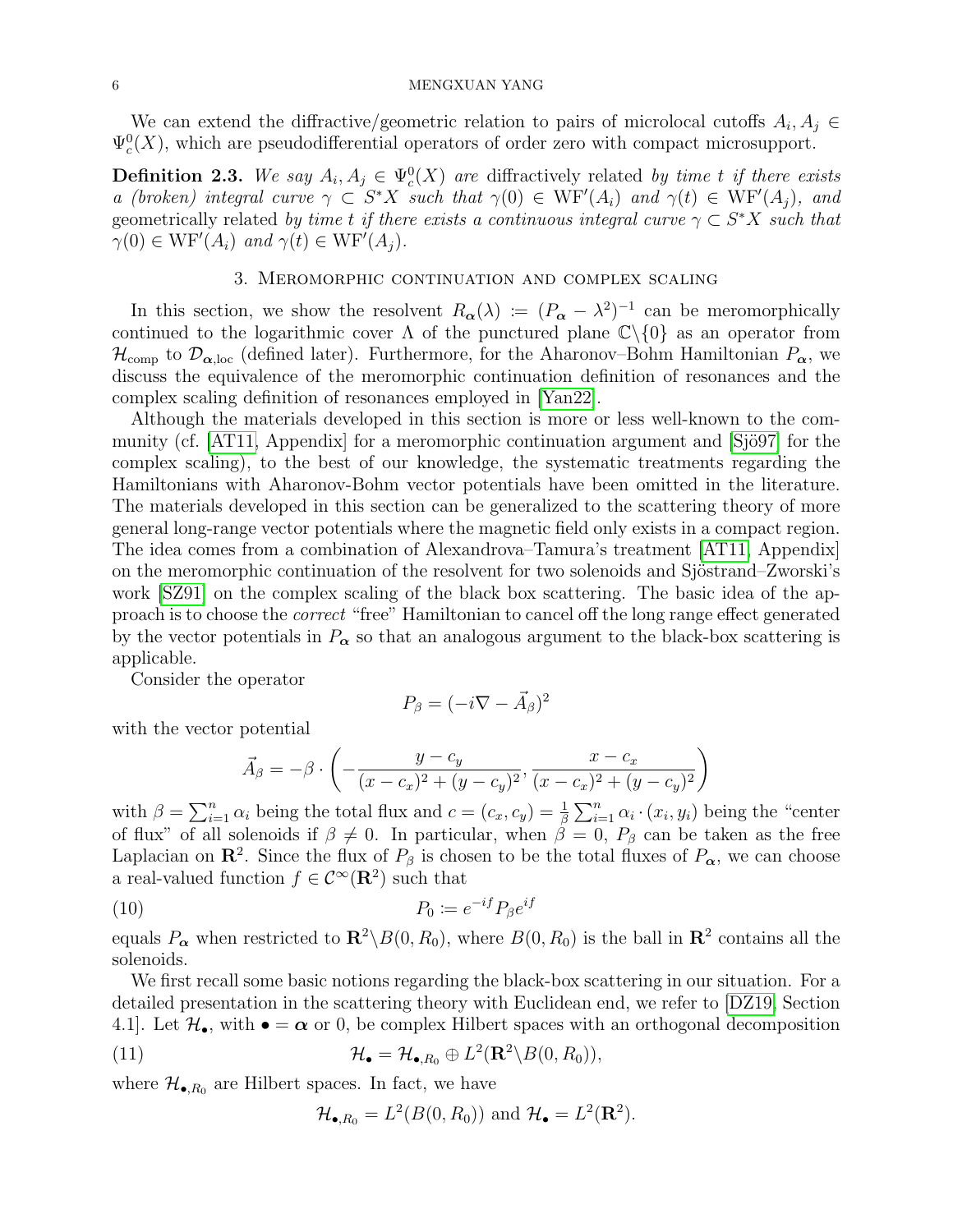We consider the Friedrichs self-adjoint extension of  $P_{\bullet}$  with  $\bullet = \alpha$  or 0, which denote the Hamiltonian with multiple solenoids and the "free" Hamiltonian correspondingly. Then  $P_{\bullet}$ has domain  $\mathcal{D}_{\bullet} \subset \mathcal{H}_{\bullet}$  with

(12) 
$$
1_{\mathbf{R}^2 \backslash B(0,R_0)} \mathcal{D}_\bullet = H^2(\mathbf{R}^2 \backslash B(0,R_0)),
$$

(13) 
$$
1_{\mathbf{R}^2 \setminus B(0,R_0)} P_{\alpha} = P_0|_{\mathbf{R}^2 \setminus B(0,R_0)},
$$

(14) 
$$
1_{B(0,R_0)}(P_{\bullet}+i)^{-1} \text{ is compact } \mathcal{H}_{\bullet} \to \mathcal{H}_{\bullet}
$$

We further define

$$
\mathcal{H}_{\bullet,\text{loc}} := \mathcal{H}_{\bullet,R_0} \oplus H_{\text{loc}}^2(\mathbf{R}^2 \backslash B(0,R_0)), \ \mathcal{H}_{\bullet,\text{comp}} := \mathcal{H}_{\bullet,R_0} \oplus H_{\text{comp}}^2(\mathbf{R}^2 \backslash B(0,R_0))
$$

and

$$
\mathcal{D}_{\bullet,\mathrm{loc}}\coloneqq\{u\in\mathcal{H}_{\bullet,\mathrm{loc}}:\chi\in\mathcal{C}_c^\infty,\chi|_{B(0,R_0)}\equiv1\Rightarrow\chi u\in\mathcal{D}_\bullet\},\,\,\mathcal{D}_{\bullet,\mathrm{comp}}\coloneqq\mathcal{D}_\bullet\cap\mathcal{H}_{\bullet,\mathrm{comp}}.
$$

Following [\[DZ19,](#page-19-20) Lemma 4.3], we have the following result:

<span id="page-6-1"></span>**Lemma 3.1.** For  $k=0,1,2$  and  $\tau > 0$ , the resolvent  $R_{\bullet}(\lambda) := (P_{\bullet} - \lambda^2)^{-1}$  satisfies the estimates

(15) 
$$
\|1_{\mathbf{R}^2\backslash B(0,R_0)}(P_{\bullet}-i\tau)^{-1}\|_{\mathcal{H}_{\bullet}\to H^k(\mathbf{R}^2\backslash B(0,R_0))}\leq C\langle \tau\rangle^{k/2}\tau^{-1}
$$

Proof. It follows directly from the self-adjointness of the Friedrichs extension and a Sobolev interpolation argument.

The following proposition gives the analytic continuation of the free resolvent  $R_0(\lambda)$ .

<span id="page-6-2"></span>**Proposition 3.2.** For the Hamiltonian  $P_0$  given in [\(10\)](#page-5-1), the resolvent  $R_0(\lambda)$ :  $\mathcal{H}_0 \to \mathcal{H}_0$ for Im  $\lambda > 0$  admits an analytic continuation to the logarithmic covering  $\Lambda$  of  $\mathbb{C}\backslash\{0\}$  as an operator  $\mathcal{H}_{0,\text{comp}} \to \mathcal{D}_{0,\text{loc}}$ .

*Proof.* Using separation of variables, we can write out the piecewise resolvent of  $P_\beta$  explicitly using Bessel functions, then we prove the analytic continuation using the analytic continuation and asymptotics of Bessel functions.

Without loss of generality, we assume that the solenoid of  $P_\beta$  is at the origin, i.e.,  $c = 0$ . using the Fourier series, we decompose  $f \in L^2(\mathbf{R}^2)$  into direct sums as follows:

$$
L^{2}(\mathbf{R}^{2}) = \bigoplus_{j=1}^{\infty} L^{2}(\mathbf{R}_{+}; E_{j}); \ f(r, \theta) = \sum_{j=1}^{\infty} f_{j}(r) \cdot e^{ij\theta}.
$$

For any  $\lambda \in \mathbb{C}$  with  $\arg \lambda \in (0, \pi)$ , the resolvent  $R_{\beta}(\lambda) := (P_{\beta} - \lambda^2)^{-1}$  acting on  $L^2(\mathbb{R}^2)$ splits into the direct sum as follows:

$$
R_{\beta}(\lambda)f = \bigoplus_{j=1}^{\infty} (R_{\beta,j}(\lambda)f_j) \cdot e^{ij\theta},
$$

where  $R_{\beta,j}(\lambda)$  is the resolvent on each mode. We first compute the resolvent for Im  $\lambda > 0$ . Using separation of variables and the direct sum decomposition above, the equation

<span id="page-6-0"></span>
$$
(P_{\beta} - \lambda^2)u = f
$$

reduces to the following equation

(16) 
$$
\partial_r^2 u_j + \frac{1}{r} \partial_r u_j - \frac{(j+\beta)^2}{r^2} u_j + \lambda^2 u_j = f_j, \ j \in \mathbb{Z}.
$$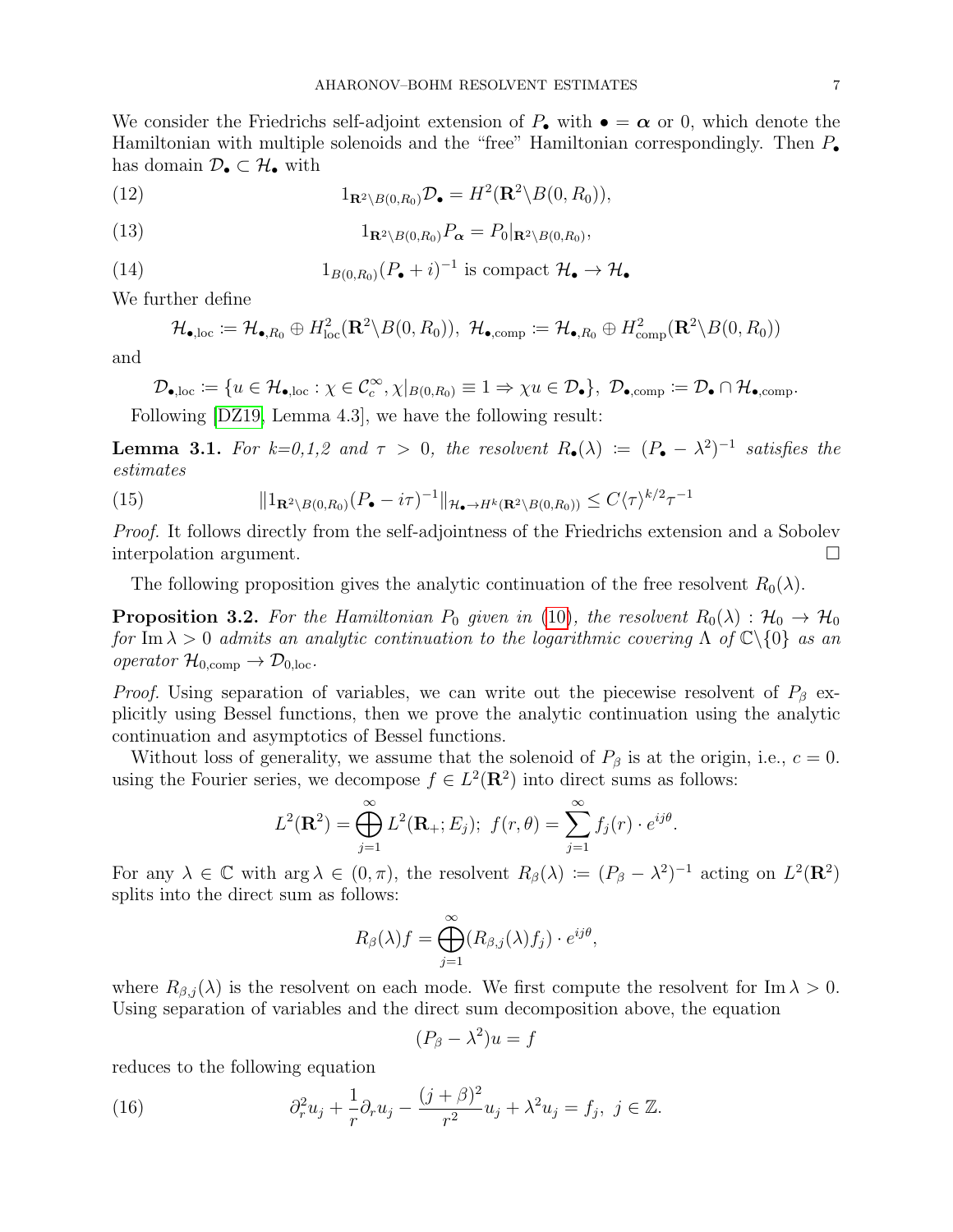Using change of variables to  $\rho = \lambda r$  and writing  $v(\rho) = u_j(\rho/\lambda)$ , we obtain the Bessel equation:

$$
v'' + \frac{1}{\rho}v' + (1 - \frac{\nu_j^2}{\rho^2})v = g(\rho)
$$

where  $\nu_j = |j + \beta|$  and  $g(\rho) = \frac{1}{\lambda^2} f_j(\rho/\lambda)$ . Using standard variation of parameters method in ODE, we may write the outgoing solutions to [\(16\)](#page-6-0) as

$$
u_j(r) = \left(\int_r^{\infty} \frac{w_2(\tilde{r})f_j(\tilde{r})}{W(w_1, w_2)} d\tilde{r}\right) w_1(r) + \left(C + \int_0^r \frac{w_1(\tilde{r})f_j(\tilde{r})}{W(w_1, w_2)} d\tilde{r}\right) w_2(r)
$$

where  $w_1(r) = J_{\nu_j}(\lambda r)$  and  $w_2(r) = H_{\nu_j}^{(1)}(\lambda r)$  are basis for the space of solutions to the homogeneous equation and  $W(w_1, w_2)(r) = \frac{2i}{\pi} r^{-1}$  is the Wronskian. Then the Friedrichs extension near  $r = 0$  forces  $C = 0$ , by the asymptotic expansion of Bessel functions near zero [\[DLMF,](#page-19-21) 10.7] and the fact that  $u_j$  and its derivative lie in the weighted  $L^2$ -space [\[RS72,](#page-20-5) Section X.3. This yields the resolvent kernel on the  $j$ -th mode

(17) 
$$
R_{\beta,j}(\lambda)f_j(r) = \frac{\pi}{2i} \left( \int_r^{\infty} J_{\nu_j}(\lambda r) H_{\nu_j}^{(1)}(\lambda \tilde{r}) f(\tilde{r}) \tilde{r} d\tilde{r} + \int_0^r H_{\nu_j}^{(1)}(\lambda r) J_{\nu_j}(\lambda \tilde{r}) f(\tilde{r}) \tilde{r} d\tilde{r} \right).
$$

In order to show  $\chi R_{\beta}(\lambda)\chi$  analytically continues to  $\Lambda$ , it suffices to show that for any  $f, g \in$  $L^2(\mathbf{R}^2)$ , the function

$$
\langle \chi R_{\beta}(\lambda)\chi f, g \rangle
$$

analytically continues to  $\Lambda$ . See [\[RS72,](#page-20-5) Section VI.3] for the operator valued analyticity. By analytical continuation of Bessel functions,

$$
\langle \chi R_{\beta,j}(\lambda)\chi f_j, g_j \rangle
$$

analytically continues to  $\Lambda$ . Therefore, it suffices to show the partial sum of the series

<span id="page-7-0"></span>(20) 
$$
\langle \chi R_{\beta}(\lambda)\chi f, g \rangle = \sum_{j} \langle \chi R_{\beta,j}(\lambda)\chi f_{j}, g_{j} \rangle
$$

uniformly converges in  $j$ . In fact, this can be shown by using the asymptotics of Bessel functions as  $\nu \to \infty$  (cf. [\[DLMF,](#page-19-21) 10.19]):

(21) 
$$
J_{\nu}(z) \sim \frac{1}{\sqrt{2\pi\nu}} \left(\frac{ez}{2\nu}\right)^{\nu}, H_{\nu}^{(1)}(z) \sim -i\sqrt{\frac{2}{\pi\nu}} \left(\frac{ez}{2\nu}\right)^{-\nu},
$$

so that each term on the RHS of [\(20\)](#page-7-0) is bounded by

(22) 
$$
C_{\chi} \nu_j^{-1} \|f_j\|_{L^2} \|g_j\|_{L^2}
$$

which is absolutely summable in  $j$ .

This proves that the cutoff resolvent  $\chi R_{\beta}(\lambda)\chi$  can be analytic continued to the logarithmic cover Λ. The gauge equivalence of  $P_\beta$  and  $P_0$  therefore gives the analytic continuation of  $R_0(\lambda) = e^{-if} R_\beta(\lambda) e$ if to  $\Lambda$ .

One of the main results of this section is the following:

**Theorem 3.3.** For the Hamiltonian  $P_{\alpha}$ , the resolvent

(23) 
$$
R_{\alpha}(\lambda) : \mathcal{H}_{\alpha} \to \mathcal{H}_{\alpha}
$$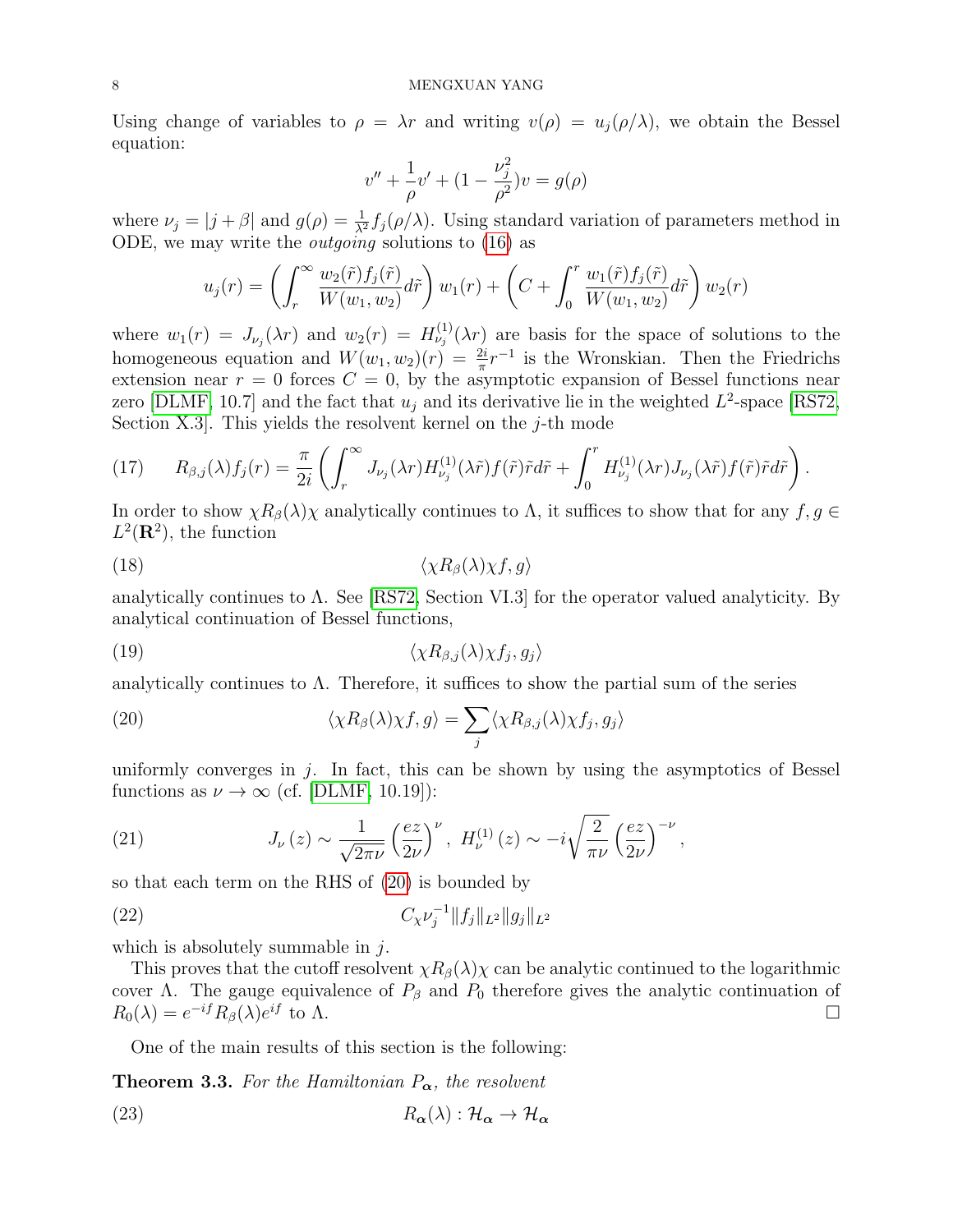is meromorphic for Im  $\lambda > 0$ . Moreover, the resolvent extends meromorphically to the logarithmic cover  $\Lambda$  as a family of operators

(24) 
$$
R_{\alpha}(\lambda) : \mathcal{H}_{\alpha, comp} \to \mathcal{D}_{\alpha, loc}, \lambda \in \Lambda.
$$

*Proof.* We first consider Im  $\lambda > 0$ . We choose  $\chi_j \in C_c^{\infty}(\mathbb{R}^2)$ ,  $j = 0, 1, 2, 3$  with

<span id="page-8-0"></span>
$$
\chi_j \equiv 1
$$
 for  $x \in B(0, R_0 + \epsilon)$ ,  $\chi_j = \chi_j \chi_{j+1}$  and  $\text{supp}\,\chi_j \subset B(0, R)$ 

for some  $R > R_0$ . Then we choose  $\lambda_0 \in \mathbb{C}$  with  $\text{Im }\lambda_0 > 0$  and define

(25) 
$$
Q(\lambda, \lambda_0) := (1 - \chi_0)R_0(\lambda)(1 - \chi_1) + \chi_2 R_{\alpha}(\lambda_0)\chi_1
$$

Note that since  $P_{\alpha}(1 - \chi_0) = P_0(1 - \chi_0)$ , we conclude that

(26) 
$$
(P_{\alpha} - \lambda^2)Q(\lambda, \lambda_0) = \mathrm{Id} + K(\lambda, \lambda_0)
$$

with

(27) 
$$
K(\lambda, \lambda_0) = -[P_0, \chi_0]R_0(\lambda)(1 - \chi_1) + [P_{\alpha}, \chi_2]R_{\alpha}(\lambda_0)\chi_1 + (\lambda_0^2 - \lambda^2)\chi_2R_{\alpha}(\lambda_0)\chi_1.
$$

Note that for Im  $\lambda > 0$ , K is compact  $\mathcal{H} \to \mathcal{H}$ . By Lemma [3.1](#page-6-1) and a Neumann series argument, the inverse of Id  $+K(\lambda, \lambda_0)$  exists for  $\lambda = \lambda_0 = e^{i\pi/4}\mu$  with  $\mu \gg 1$ . Therefore by the analytic Fredholm theory,

(28) 
$$
(\text{Id} + K(\lambda, \lambda_0))^{-1} : \mathcal{H}_{\alpha} \to \mathcal{H}_{\alpha} \text{ for } \text{Im } \lambda > 0
$$

is a meromorphic family of operators. Hence, equation [\(26\)](#page-8-0) shows that for Im  $\lambda > 0$ ,

(29) 
$$
R_{\alpha}(\lambda) = Q(\lambda, \lambda_0) (\text{Id} + K(\lambda, \lambda_0))^{-1}
$$

and the meromorphic continuation of the LHS to  $\lambda \in \text{Im }\lambda > 0$ .

Now we consider the meromorphic continuation of  $R_{\alpha}(\lambda)$  to  $\Lambda$ . Note that by Proposition [3.2,](#page-6-2)  $K(\lambda, \lambda_0)$  is compact  $\mathcal{H}_{\alpha, comp} \to \mathcal{H}_{\alpha, comp}$  for  $\lambda \in \Lambda$  with  $\lambda_0$  chosen above. The same Neumann series argument shows that Id  $+K(\lambda, \lambda_0)$  is invertible for  $\lambda = \lambda_0$ . Therefore, by the analytic Fredholm theory,  $(\text{Id} + K(\lambda, \lambda_0))^{-1}$  is meromorphic in  $\lambda \in \Lambda$  as a family of operators  $\mathcal{H}_{\alpha,\text{comp}} \to \mathcal{H}_{\alpha,\text{comp}}$ . Since

<span id="page-8-1"></span>
$$
Q: \mathcal{H}_{\boldsymbol{\alpha}, \text{comp}} \to \mathcal{D}_{\boldsymbol{\alpha}, \text{loc}}, \ \lambda \in \Lambda
$$

is a meromorphic family of operators by Proposition [3.2,](#page-6-2) by equation [\(29\)](#page-8-1), we obtain the meromorphy of  $R_{\alpha}(\lambda)$  in  $\Lambda$ .

We can thus define the *resonances* of  $P_{\alpha}$  to be poles of the meromorphic continuation of the resolvent  $R_{\alpha}(\lambda)$  on the logarithmic cover  $\Lambda$ . Note that in a previous paper [\[Yan22\]](#page-20-0) of the author, the resonances are defined using the complex scaling method in a neighborhood of the positive real axis. The following theorems states that the two definition of resonances there are indeed equivalent. The proof follows word by word from [\[SZ91,](#page-20-3) Lemma 3.5; Proposition 3.6] (see also [\[DZ19,](#page-19-20) Theorem 4.37; 4.38]) if we consider the above black-box scattering set up, therefore it is omitted here.

**Theorem 3.4.** Let  $R_0 < R_1$  be as defined in the black box Hamiltonian and  $P_{\alpha,\theta}$  is the complex-scaled Hamiltonian defined in [\[Yan22,](#page-20-0) Section 7]. If  $\chi \in C_c^{\infty}(B(0,R_1))$  is equal to 1 near  $B(0, R_0)$ , then

(30) 
$$
\chi R_{\alpha}(\lambda)\chi = \chi (P_{\alpha,\theta} - \lambda^2)^{-1}\chi
$$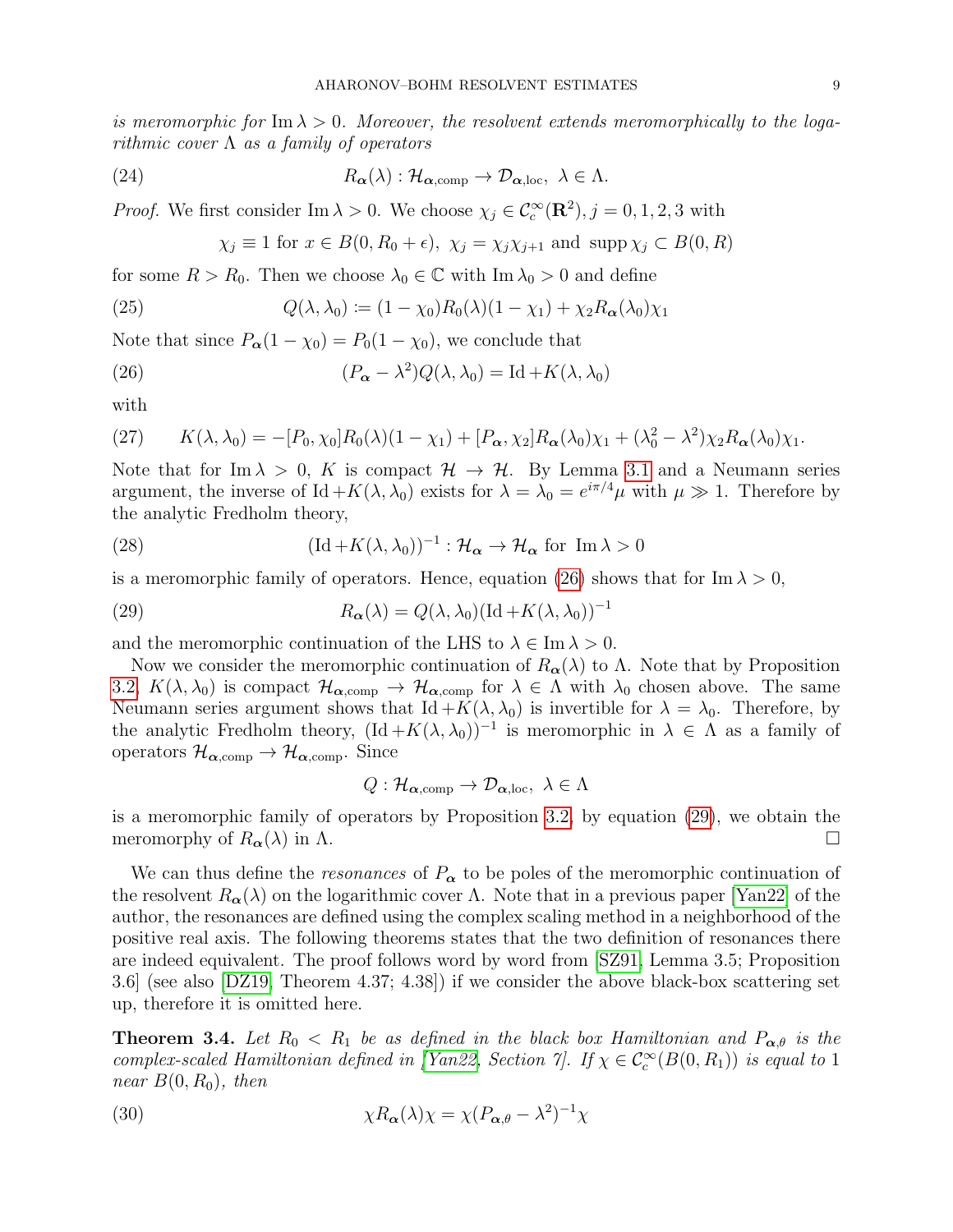for  $\lambda$  such that  $\text{Im}(e^{i\theta}\lambda) > 0$ . Moreover, the spectrum of  $P_{\alpha,\theta}$  in  $\mathbb{C}\backslash e^{-2i\theta[0,+\infty)}$  agrees with resonances satisfying  $\text{Im } e^{i\theta} \lambda > 0$  up to multiplicities, i.e.,

$$
m_R(\lambda) = m_{\theta}(\lambda), \ \text{Im}(e^{i\theta}\lambda) > 0
$$

where  $m_R(\lambda)$  is the multiplicity (cf. [\[DZ19,](#page-19-20) Section 4.5]) of the resonance at  $\lambda$  and  $m_{\theta}(\lambda)$  is the multiplicity of the eigenvalue of  $P_{\alpha,\theta}$ .

## <span id="page-9-1"></span>4. Weak non-trapping of singularities

<span id="page-9-0"></span>In this section, using techniques already established in [\[Yan22\]](#page-20-0), we prove a weak nontrapping of singularities by decomposing the wave propagator using a microlocal partition of unity as in [\[BW13\]](#page-19-0) and [\[Yan22\]](#page-20-0).

Consider two propagators

(31) 
$$
\mathcal{U}(t) = \frac{\sin(t\sqrt{P_{\alpha}})}{\sqrt{P_{\alpha}}} \text{ and } U(t) = e^{it\sqrt{P_{\alpha}}}.
$$

If we can show

(32) 
$$
\chi U(t)\chi:\mathcal{D}_{\alpha}^{s}\longrightarrow\mathcal{D}_{\alpha}^{s+\frac{N}{2}},\ \ \text{for}\ |t|>t_N,
$$

by the functional calculus we obtain that

(33) 
$$
\chi \mathcal{U}(t) \chi : \mathcal{D}_{\alpha}^{s} \longrightarrow \mathcal{D}_{\alpha}^{s + \frac{N}{2} + 1}, \text{ for } t > t_{N}.
$$

We only show [\(32\)](#page-9-1) for  $t > 0$ : the proof for  $t < 0$  follows from the same proof except using the backward propagation. Define  $d_{\text{max}} := \max_{i \neq j} d(s_i, s_j)$ .

<span id="page-9-2"></span>**Theorem 4.1.** For any fixed  $N \in \mathbb{N}$  and  $t > t_N := (N + 1)d_{\text{max}} + 4R_1 + 1$  and  $s > 0$ ,

(34) 
$$
\chi U(t)\chi:\mathcal{D}_{\alpha}^{s}\longrightarrow\mathcal{D}_{\alpha}^{s+\frac{N}{2}}.
$$

where  $\chi \in C_c^{\infty}(\mathbf{R}^2)$  with supp  $\chi \subset B(0, R_1)$  and  $\chi|_{B(0, R_0)} \equiv 1$  with  $\{s_i\} \subset B(0, R_0)$ .

*Proof.* To prove the theorem, we first decompose the cutoff propagator  $\chi U(t) \chi$  into finitely many microlocal propagators, then we show this weak non-trapping of singularities for each microlocal propagator using the theory of FIOs and propagation of singularities.

We take a microlocal partition of unity of supp  $\chi$ . We start by choosing  $\psi_i \in C_c^{\infty}(X)$ ,  $1 \leq$  $i \leq n$  to be smooth cutoff functions at each solenoid such that  $\psi_i \equiv 1$  near a  $\delta/2$ neighborhood of the solenoid  $s_i$  and whose support is contained in a  $\delta$ -neighborhood of  $s_i$ . Multiplying by  $\psi_i$  therefore localizes within  $\delta$ -neighborhood of the solenoid  $s_i$ .  $\{\psi_i\}_{1 \leq i \leq n}$ are called *solenoid cutoffs*. Next, let  ${A_k}_{1\leq k\leq m} \subset \Psi_c^0(X^{\circ})$  be a finite collection of pseudodifferential operators on the interior of  $X$  satisfying the following properties:

- (1) The Schwartz kernel of each  $A_k$  has compact support;
- (2) There exists a fixed constant  $\delta_{\rm int}$  such that  $WF' A_k \subset S^*X$  is contained in a small ball of radius  $\delta_{\rm int}$  with respect to the induced metric on  $S^*X$  (from  $\mathbb{R}^2$ );
- (3) The  $A_k$ 's complete the solenoid cutoffs to a microlocal partition of unity on supp  $\chi$ in the sense that

$$
\operatorname{WF}'\left(\operatorname{Id}-\sum_{i=1}^n \psi_i-\sum_{k=1}^m A_k\right) \subset T^*(\mathbf{R}^2\setminus \operatorname{supp}\chi).
$$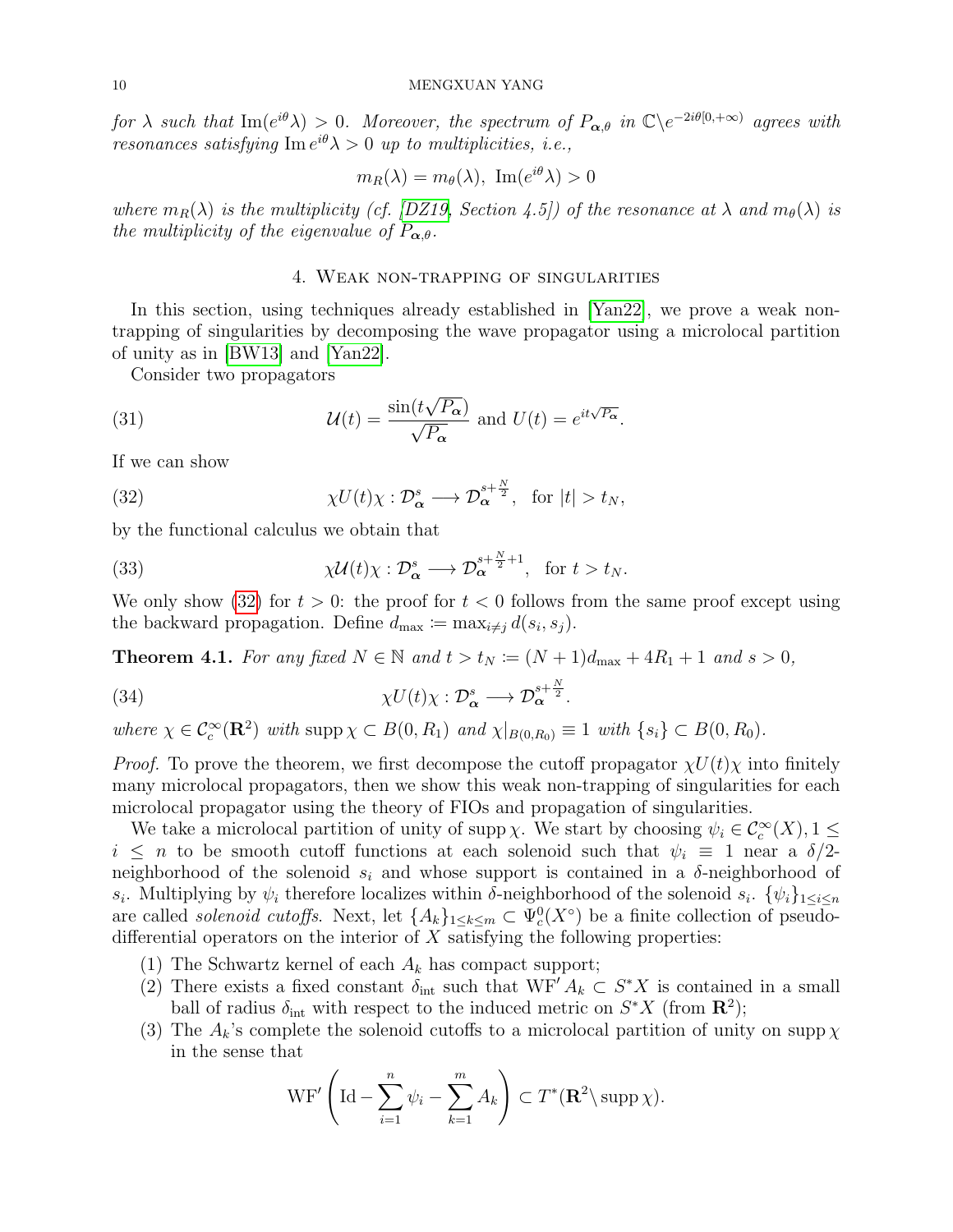These pseudodifferential operators  $\{A_k\}$  are called *interior microlocalizers*. Note that by adjusting the constant  $\delta$  and  $\delta_{\rm int}$ , we may choose the solenoid cutoffs/interior microlocalizers as small as we want while still being a finite family. We define  ${B_i}_{1 \leq i \leq n+m} := {A_k} \cup {\psi_i}$ to be the complete set of microlocal partition of unity of supp  $\chi$ .

Now we show that if  $\delta$  and  $\delta_{\rm int}$  are sufficient small, for  $t > t_N$  and any  $B_i, B_j$ , the microlocalized propagator either has the mapping property

(35) 
$$
B_j U(t) B_i : \mathcal{D}_{\alpha}^s \longrightarrow \mathcal{D}_{\alpha}^{s + \frac{N}{2}},
$$

or it enjoys a better mapping property in the sense that

(36) 
$$
B_j U(t) B_i : \mathcal{D}_{\alpha}^{-\infty} \longrightarrow \mathcal{D}_{\alpha}^{\infty},
$$

i.e., it is a smoothing operator.

As proved in [\[Yan22,](#page-20-0) Lemma 4.4], the microlocalized propagator  $B_jU(t)B_i : \mathcal{D}_\alpha^{-\infty} \to \mathcal{D}_\alpha^{\infty}$ if there are no diffractive geodesic  $\gamma$  with  $\gamma(0) \in \text{WF}'(B_i)$  and  $\gamma(t) \in \text{WF}'(B_j)$ . Therefore, we only consider the microlocalized propagators  $B_j U(t) B_i$  for which  $B_i$  and  $B_j$  are diffractively related (cf. Section [2\)](#page-3-0) for some time  $T > t_N$ . Note that there are four scenarios, since  $B_i, B_j$ can be taken as either microlocal cutoffs  $A_{\bullet} \in \Psi_c^0(X)$  or solenoid cutoffs  $\psi_{\bullet} \in C_c^{\infty}(X)$ . We only consider the cases of  $A_j U(t) A_i$  and  $A_j U(t) \psi_i$ , the other two cases are similar.

Case 1. Consider microlocalized propagator  $A_jU(T)A_i$  where  $A_i, A_j \in \Psi_c^0(X)$  with their microsupport small enough (diameter less than  $2\delta_{\rm int}$ ). Since  $T > t_N = (N+1)d_{\rm max} + 4R_1 + 1$ and  $WF'(A_k) \subset T^*(\text{supp }\chi) \subset T^*B(0, R_1)$  for all  $1 \leq k \leq m$ , for any diffractive geodesic with length T starting in  $WF'(A_i)$  and ending in  $WF'(A_j)$ , there exists at least N diffractions along it. Moreover, by the finiteness of diffractive geodesics with fixed endpoints and length, there are at most finitely many diffractive geodesics starting in  $WF'(A_i)$  and ending in  $WF'(A_j)$  (modulo variation of endpoints in  $WF'(A_i)$  and  $WF'(A_j)$ ). Therefore, we may insert microlocal cutoffs  $A_{\bullet}^{(k)} \in \Psi_c^0(X)$  and obtains

$$
(37) A_j U(T) A_i \equiv \sum_k A_j U(T - s_{k,N_k-1} - \dots - s_{k,1}) A_{N_k-1}^{(k)} U(s_{k,N_k-1}) \cdots U(s_{k,2}) A_1^{(k)} U(s_{k,1}) A_i
$$

modulo smoothing errors, where each propagator  $U(s_{\bullet})$  or  $U(T - \sum s_{\bullet})$  involves exactly one diffraction,  $N_k \geq N$  and each  $A_{\bullet}^{(k)} \in \Psi_c^0(X)$  is a microlocal cutoff in the partitions of unity  ${B_i}$ . (Cf. [\[Yan22,](#page-20-0) Lemma 4.4].) Applying Proposition 4.2 from [\[Yan22\]](#page-20-0) and mapping properties of FIOs (cf.  $[H\ddot{0}9, Section 25.3]$ ) to each term in the above decomposition yields that

(38) 
$$
A_j U(t) A_i : \mathcal{D}_{\alpha}^s \longrightarrow \mathcal{D}_{\alpha}^{s + \frac{N}{2}}.
$$

Case 2. Now we treat the terms like  $A_iU(T)\psi_i$  with a solenoid cutoff on one side. Since supp  $\psi_i \subset B(0,\delta)$  for  $\delta \ll 1$ , we may choose  $\epsilon > 4\delta$  such that

(39) 
$$
A_j U(T) \psi_i \equiv A_j U(T - \epsilon) \left( \sum_{1 \le l \le m} A_l \right) U(\epsilon) \psi_i
$$

modulo smoothing terms, where the  $\epsilon$ -time propagation propagates  $WF'(\psi_i)$  to the outside of  $B(s_i, \delta)$  and the smallness of  $\epsilon$  guarantees the  $\epsilon$ -time propagation from  $s_i$  not reaching other solenoids. Then the mapping property

(40) 
$$
A_j U(t) \psi_i : \mathcal{D}_{\alpha}^s \longrightarrow \mathcal{D}_{\alpha}^{s + \frac{N}{2}}
$$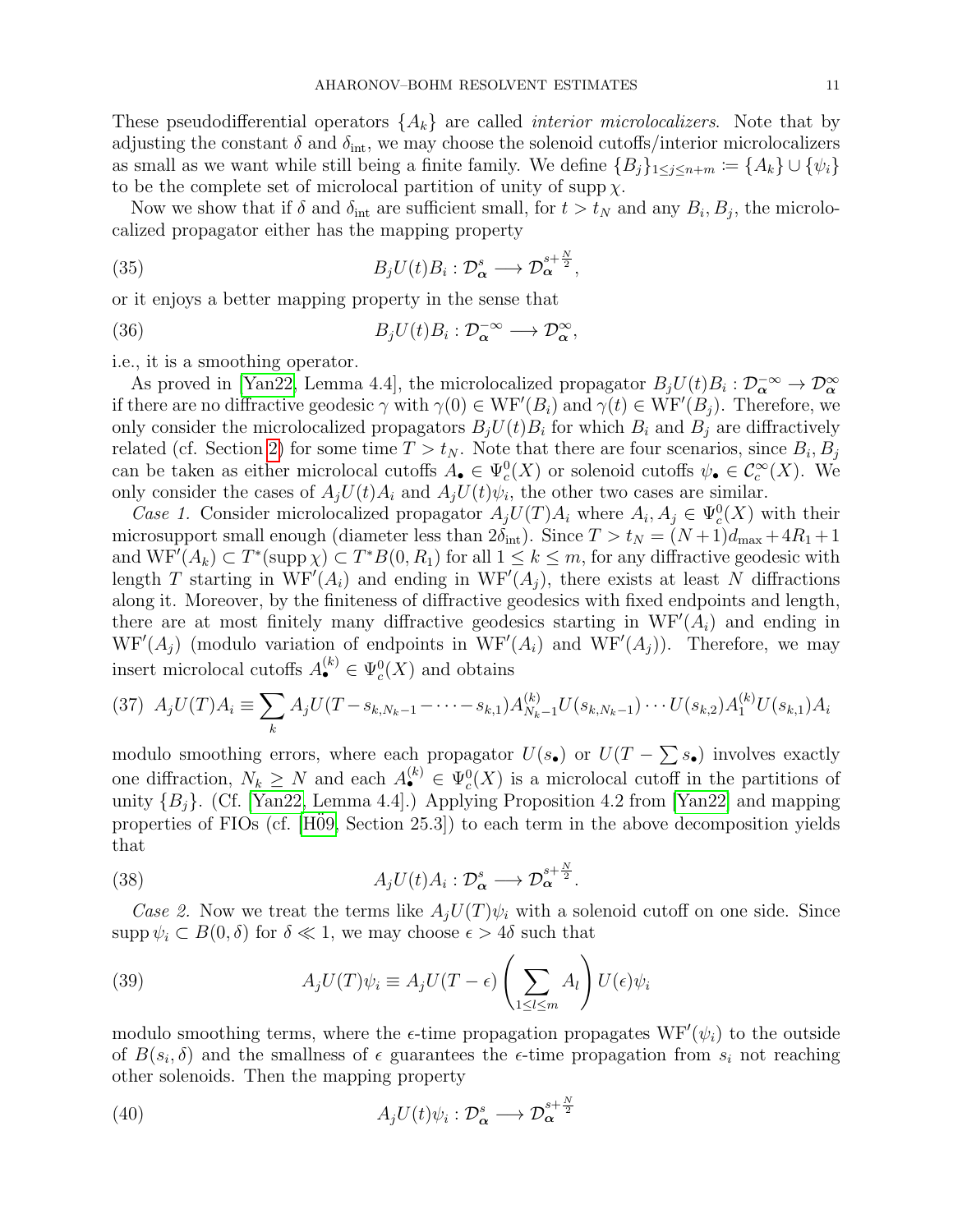follows from the unitarity of the propagator  $U(\epsilon)$  and the first case.

## 5. Resolvent estimates and resonance-free region

<span id="page-11-0"></span>In this section, adapting Vainberg's parametrix [\[Vai89\]](#page-20-1) to our setting, we prove the resolvent estimate and give a resonance-free region assuming the very weak Huygens' principle (VWHP, a.k.a. weak non-trapping of singularities) proved in the last section: for any  $s \geq 0$ and  $t > t_N$ ,

$$
\chi \mathcal{U}(t) \chi : \mathcal{D}_{\alpha}^{s} \longrightarrow \mathcal{D}_{\alpha}^{s + \frac{N}{2} + 1}.
$$

We first record a lemma which will be used in the proof of Theorem [5.2.](#page-11-1) For a detailed proof, we refer the reader to [\[BW13\]](#page-19-0).

<span id="page-11-5"></span>**Lemma 5.1.** Suppose  $H_1$  and  $H_2$  are Hilbert spaces and  $N(t)$  :  $H_1 \rightarrow H_2$  is a family of bounded operators that have k continuous derivatives in t when  $t \in \mathbf{R}$ , depending analytically on t when  $\text{Re } t > T > 0$ , and equal to zero when  $t < 0$ . Suppose that there are constants  $j_0, k \geq j_0 + 2$ , and  $C_j$  such that for all  $0 \leq j \leq k$ ,

(41) 
$$
\|\frac{\partial^j}{\partial t^j} N(t)\| \le C_j |t|^{j_0 - j} \text{ for } \text{Re } t > T.
$$

Then the operator

$$
\check{N}(\lambda) = \mathcal{F}_{t \to \lambda}^{-1}(N(t)) : H_1 \longrightarrow H_2 \text{ for } \text{Im } \lambda > 0
$$

can be analytically continued to the domain  $-\frac{3\pi}{2} \leq \arg \lambda \leq \frac{\pi}{2}$  $\frac{\pi}{2}$ , and when  $|\lambda| > 1$ , it satisfies the estimate

(42) 
$$
\|\check{N}(\lambda)\| \leq C_j |\lambda|^{-j} e^{T|\operatorname{Im} \lambda|} \text{ for } j = 0, \dots, k.
$$

Now we state and prove the main theorem of this section:

<span id="page-11-1"></span>**Theorem 5.2.** Fix  $R_1 > R_0$ . Suppose that for all  $N > 0$ , there exist  $t_N > 0$  such that for all  $\chi \in \mathcal{C}_c^{\infty}(\mathbf{R}^2)$  with supp  $\chi \subset B(0, R_1)$  and  $s \geq 0$ 

(43) 
$$
\chi \mathcal{U}(t) \chi : \mathcal{D}_{\alpha}^{s} \longrightarrow \mathcal{D}_{\alpha}^{s+N+1}, \ t > t_N.
$$

Define

<span id="page-11-2"></span>
$$
T_N := \inf\{t_N > 0 : (43) \text{ holds for } t_N\}
$$

and

$$
\bar{T} \coloneqq \limsup_{N \to \infty} \frac{T_N}{N} > 0.
$$

Then for all  $\epsilon > 0$ , there exists  $M > 0$  such that for all  $\chi \in C_c^{\infty}(\mathbf{R}^2)$  with supp  $\chi \subset B(0, R_1)$ , the cutoff resolvent

<span id="page-11-4"></span><span id="page-11-3"></span>
$$
\chi R_{\alpha}(\lambda)\chi \coloneqq \chi (P_{\alpha} - \lambda^2)^{-1} \chi
$$

continues analytically to the region:

(44) 
$$
\{\lambda \in \mathbb{C} : \text{Re}\,\lambda > M, \text{ Im}\,\lambda > -(\bar{T}^{-1} - \epsilon)\log|\lambda|\}
$$

Moreover,  $R_{\alpha}(\lambda)$  satisfies the resolvent estimates

(45) 
$$
\|\chi R_{\alpha}(\lambda)\chi\|_{\mathcal{H}_{\alpha}\to\mathcal{D}_{\alpha}^{j}} \leq C_{j}|\lambda|^{j-1}e^{T|\operatorname{Im}\lambda|} \text{ for } j=0,1
$$

for some  $C_j, T > 0$  in the above region.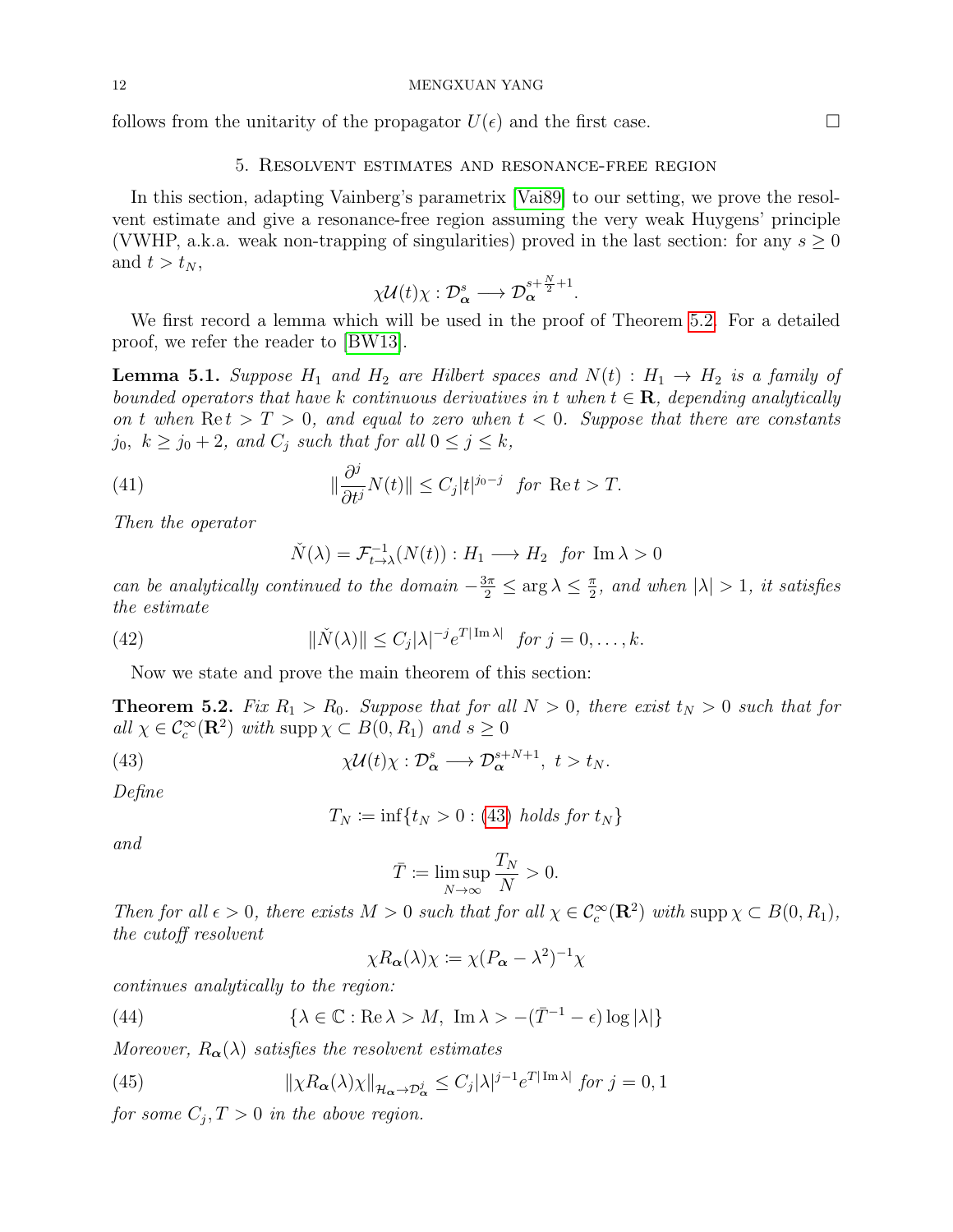*Proof.* First we construct a parametrix of the resolvent  $R_{\alpha}(\lambda)$ :

$$
R^{\sharp}(\lambda) = R_1(\lambda) + R_2(\lambda)
$$

where  $R_1(\lambda)$  approximates the resolvent in the interaction region and  $R_2(\lambda)$  approximates the resolvent in the free region. Consider the identity

$$
R_{\alpha}(\lambda) = \int_0^{\infty} \mathcal{U}(t)e^{it\lambda} dt = \mathcal{F}^{-1}(H(t)\mathcal{U}(t)).
$$

where  $H(t)$  is the Heaviside function. Fix  $N > 0$  arbitrary, then by assumption, there exists  $T_N > 0$  such that for all  $s \geq 0$ 

(46) 
$$
\chi \mathcal{U}(t) \chi : \mathcal{D}_{\alpha}^{s} \longrightarrow \mathcal{D}_{\alpha}^{s+N+1}, \ t > T_{N},
$$

where  $\chi \in \mathcal{C}_c^{\infty}(\mathbf{R}^2)$  with  $\chi|_{B(0,R_0)} \equiv 1$  and supp $\chi \subset B(0,R_1)$ . Define a family of cutoff fuctions  $\chi_i \in C_c^{\infty}(B(0, R_1)), i = 0, 1, 2, 3$  such that  $\chi_1 = \chi$  and  $\chi_i \chi_{i+1} = \chi_{i+1}$ .

To define the approximated resolvent  $R_1(\lambda)$ , we introduce a spacetime cutoff function  $\rho(t, z) \in C^{\infty}(\mathbf{R}_t \times \mathbf{R}_z^2)$  such that  $0 \le \rho \le 1$ ,  $\rho|_{B(0,R_0)} = \rho(t)$  and

(47) 
$$
\rho(t,z) = \begin{cases} 1 & t \le |z| + T_N \\ 0 & t \ge |z| + T_N + R_0 + 1 \end{cases}
$$



FIGURE 2. Support of functions  $\rho$  and  $\rho'$ .

Then by propagation of singularities and the VWHP, we have

$$
(1 - \rho)U(t)\chi: \mathcal{D}_{\alpha}^{s} \longrightarrow \mathcal{D}_{\alpha}^{s+N+1}, \ t \geq 0.
$$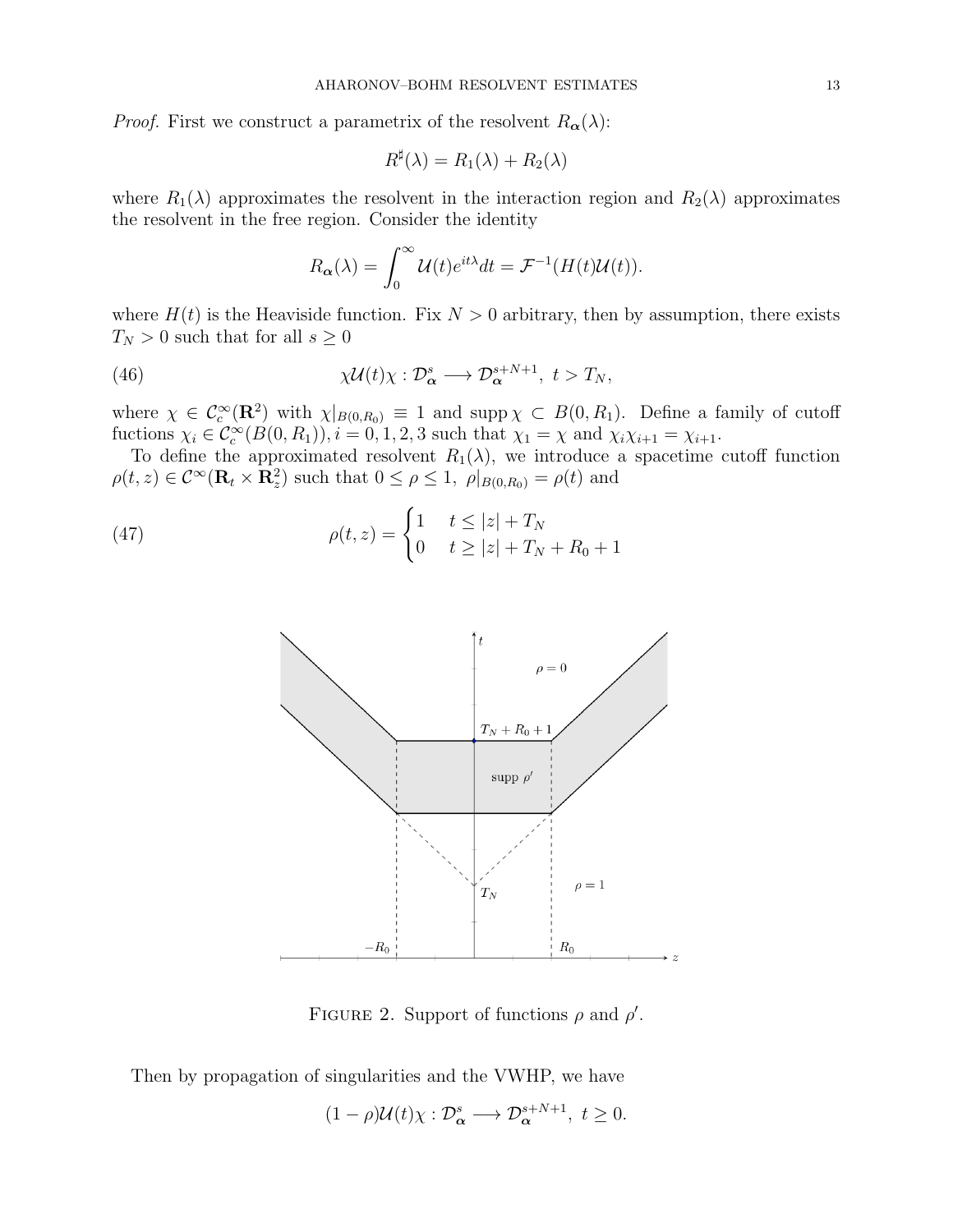For  $g \in L^2 = \mathcal{D}_{\alpha}^0$ , consider  $\rho \mathcal{U}(t) \chi g$ . Define the wave operators  $\Box := D_t^2 - P_{\alpha}$  and  $\Box_0 :=$  $D_t^2 - P_0$ . We can see that  $\rho \mathcal{U}(t) \chi g$  solves the wave equation

(48) 
$$
\begin{cases} \Box(\rho \mathcal{U}(t)\chi g) = [\Box, \rho] \mathcal{U}(t)\chi g \\ \mathcal{U}(0)\chi g = 0, \ D_t \mathcal{U}(0)\chi g = \chi g \end{cases}
$$

We define  $F(t)g := [\Box, \rho] \mathcal{U}(t) \chi g = -(1 - \rho) \mathcal{U}(t) \chi g$ . Then the VWHP and the support property of  $\rho$  implies that

(49) 
$$
F(t)g \in \mathcal{C}^0(\mathbf{R}_t, \mathcal{D}_{\alpha}^{N-1}) \cap \mathcal{C}^{N-1}(\mathbf{R}_t, L^2).
$$

We can now define the approximation near the interaction region by:

(50) 
$$
R_1(\lambda) := \mathcal{F}_{t \to \lambda}^{-1}(\rho H(t) \mathcal{U}(t) \chi).
$$

Note that this is well-defined since for each  $z \in \mathbb{R}^2$ ,  $\rho$  has compact support. Moreover, consider supp $[\Box, \rho]$ , then we have

<span id="page-13-0"></span>
$$
\mathrm{supp}\, F(t)g \subset \{|z| + T_N \le t \le |z| + T_N + R_0 + 1\}.
$$

Due to the equation

(51) 
$$
D_t^2(H(t)\mathcal{U}(t)\chi g) = -i\delta(t)\chi g + H(t)D_t^2\mathcal{U}(t)\chi g,
$$

we have

(52)  
\n
$$
(P_{\alpha} - \lambda^2)R_1(\lambda)g = -\mathcal{F}^{-1}(\Box(\rho H(t)\mathcal{U}(t)\chi g))
$$
\n
$$
= -\mathcal{F}^{-1}(F(t)g) + i\chi g.
$$

Now we construct  $R_2(\lambda)$  to further approximate the resolvent in the free region. We split  $F(t)$  as

$$
F(t)g = \chi_2 F(t)g + (1 - \chi_2)F(t)g
$$
  
=:  $F_1(t)g + F_2(t)g$ .

Note that by construction  $P_0 \equiv P_{\alpha}$  as an operator on  $L^2(\mathbf{R}^2 \setminus B(0, R_0))$ . Now we find  $V(t)g$ such that it solves the following inhomogeneous equation

(53) 
$$
\begin{cases} \Box_0(V(t)g) = -F_2(t)g\\ V(0)g = 0, \ D_t V(0)g = 0 \end{cases}
$$

Using the fact  $\chi_3(1 - \chi_2) \equiv 0$ , we observe that

$$
-F_2(t)g = \Box_0(V(t)g)
$$
  
=  $\Box_0(\chi_3 V(t)g) + \Box_0((1 - \chi_3)V(t)g)$   
=  $[\Box_0, \chi_3]V(t)g + \Box_0(1 - \chi_3)V(t)g.$ 

We define the approximation of  $R_{\alpha}(\lambda)$  near the free end by

(54) 
$$
R_2(\lambda) := -\mathcal{F}_{t \to \lambda}^{-1}((1 - \chi_3)V(t)).
$$

In particular, noting that  $\square \equiv \square_0$  on supp $(1 - \chi_3)$ ,

(55) 
$$
(P_{\alpha} - \lambda^2) R_2(\lambda) g = \mathcal{F}^{-1}(\Box(1 - \chi_3)V(t)g) = \mathcal{F}^{-1}([P_0, \chi_3]V(t)g + (1 - \chi_2)F(t)g).
$$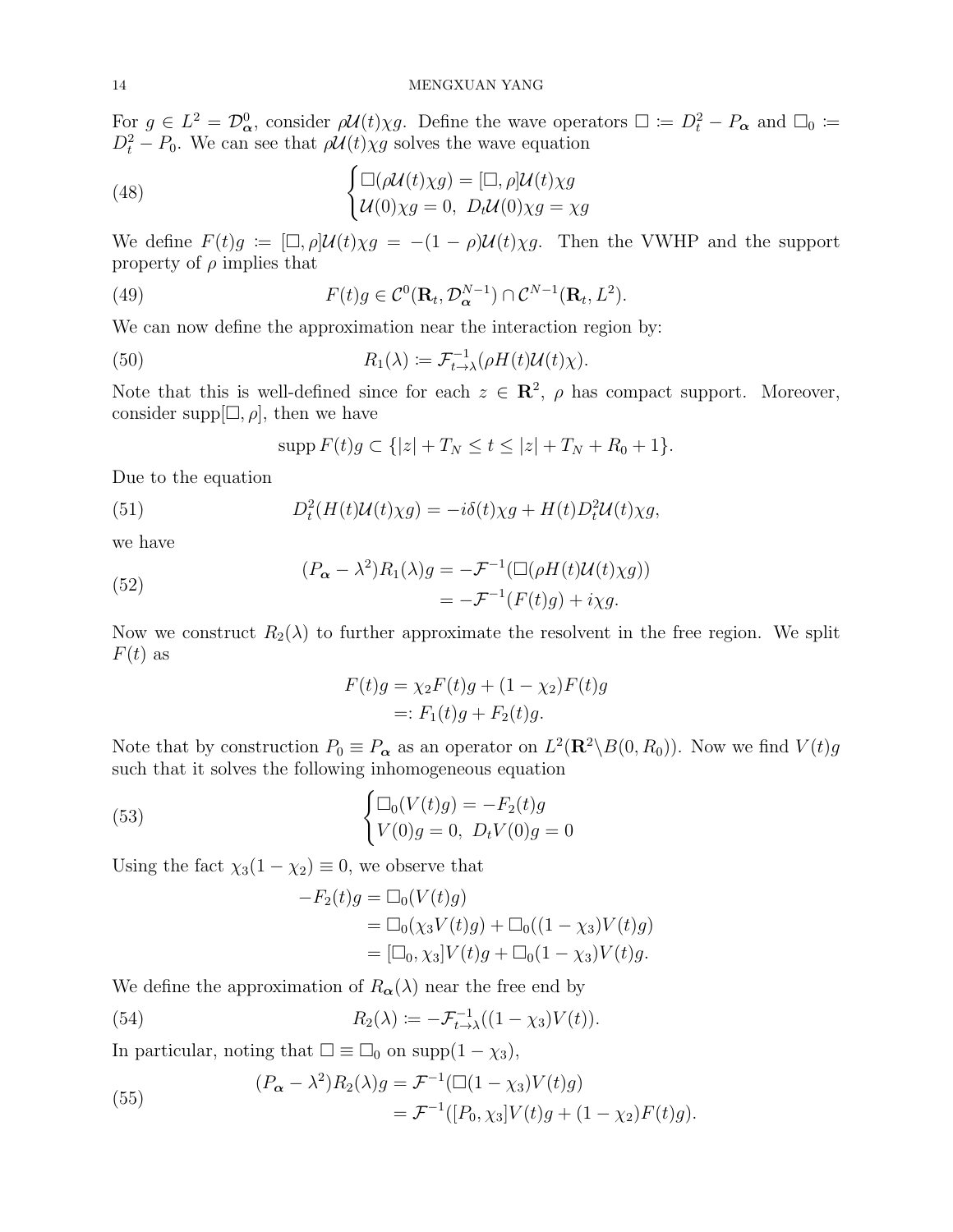Defining the approximation  $R^{\sharp}(\lambda) \coloneqq R_1(\lambda) + R_2(\lambda)$ , we have

(56) 
$$
(P_{\alpha} - \lambda^2) R^{\sharp}(\lambda) g = \mathcal{F}^{-1}(-F(t)g) + i\chi g + \mathcal{F}^{-1}([P_0, \chi_3]V(t)g + (1 - \chi_2)F(t)g) = i\chi \left( \mathrm{Id} + i\mathcal{F}^{-1}(\chi_2 F(t) - [P_0, \chi_3]V(t)) \right)g
$$

At the formal level, the cutoff resolvent can be written as

(57) 
$$
i\chi R_{\alpha}(\lambda)\chi = \chi R^{\sharp}(\lambda) \left( \mathrm{Id} + i \mathcal{F}^{-1}(\chi_2 F(t) - [P_0, \chi_3] V(t)) \right)^{-1} =: \chi R^{\sharp}(\lambda) (\mathrm{Id} + K(\lambda))^{-1}
$$

Therefore, to analytically continue the resolvent, we only need to determine the region in which Id  $+K(\lambda)$  is invertible. We need the following lemma:

<span id="page-14-5"></span>**Lemma 5.3.** Let  $T'_N = T_N + R_0 + 3R_1$ , then

<span id="page-14-2"></span>(58) 
$$
\|\mathcal{F}^{-1}(\chi_2 F(t))\|_{L^2 \to L^2} \leq C_{j,1} |\lambda|^{-j} e^{T'_N |\text{Im }\lambda|} \text{ for } j = 0, 1, ..., N-1
$$

<span id="page-14-3"></span>(59) 
$$
\|\mathcal{F}^{-1}([P_0,\chi_3]V(t))\|_{L^2\to L^2} \leq C_{j,2}|\lambda|^{-j}e^{T_N'|\operatorname{Im}\lambda|} \text{ for } j=0,1,\ldots,N-1
$$

<span id="page-14-0"></span>(60) 
$$
\|\chi R_1(\lambda)\|_{L^2 \to \mathcal{D}_{\alpha}^j} \leq C_{j,3} |\lambda|^{j-1} e^{T_N' |\operatorname{Im} \lambda|} \text{ for } j = 0, 1
$$

<span id="page-14-1"></span>(61) 
$$
\|\chi R_2(\lambda)\|_{L^2 \to \mathcal{D}_{\alpha}^j} \leq C_{j,4} |\lambda|^{j-1} e^{T_N' |\operatorname{Im} \lambda|} \text{ for } j = 0, 1
$$

We postpone the proof of the lemma. Assuming the lemma, we show the analytic continuation and the resolvent estimate for  $R_{\alpha}(\lambda)$ . The estimates [\(60\)](#page-14-0) and [\(61\)](#page-14-1) imply

(62) 
$$
\|\chi R^{\sharp}(\lambda)\chi\|_{L^{2}\to\mathcal{D}_{\alpha}} \leq C_{j}|\lambda|^{j-1}e^{T'_{N}|\operatorname{Im}\lambda|} \text{ for } j=0,1.
$$

To show the resolvent estimate [\(45\)](#page-11-3) for  $R_{\alpha}(\lambda)$ , by a Neumann series argument, we only need to show

(63) 
$$
\|\mathcal{F}^{-1}(\chi_2 F(t) + [P_0, \chi_3]V(t))\|_{L^2 \to L^2} \le 1 - \delta
$$

for some  $\delta > 0$  small. By estimates [\(58\)](#page-14-2) and [\(59\)](#page-14-3), We only need to find  $\lambda$  such that  $|\lambda| > 1$ and

<span id="page-14-4"></span>
$$
C'|\lambda|^{1-N}e^{T'_N|\operatorname{Im}\lambda|} < 1 - \delta.
$$

This reduces to

(64) 
$$
|\operatorname{Im}\lambda| < \frac{(N-1)\log|\lambda| + \log C_{\delta}}{T_N'}.
$$

The resolvent then satisfies the estimates

(65) 
$$
\|\chi R_{\alpha}(\lambda)\chi\|_{L^2 \to \mathcal{D}_{\alpha}} \leq C_j \delta^{-1} |\lambda|^{j-1} e^{T_N' |\operatorname{Im} \lambda|} \text{ for } j = 0, 1
$$

in the region [\(64\)](#page-14-4). Taking  $N \to \infty$ , we obtain the region of analytic continuation [\(44\)](#page-11-4) from [\(64\)](#page-14-4), where the constant M there depends on  $C_{\delta}$  in (64) and  $\epsilon$  in [\(44\)](#page-11-4). This finishes the proof the theorem.  $\Box$ 

Proof of Lemma [5.3.](#page-14-5) First we show [\(58\)](#page-14-2) and [\(60\)](#page-14-0). They can be proved using energy estimates and integration by parts.

For [\(60\)](#page-14-0), recall that

$$
\chi R_1(\lambda) = \int_0^\infty \chi \rho \mathcal{U}(t) \chi e^{it\lambda} dt.
$$

Note that for  $t > T_N$ ,  $\rho \chi \equiv 0$ . The the energy estimates  $||\mathcal{U}(t)\chi||_{L^2 \to \mathcal{D}_{\alpha}^1} \leq C$  yields the estimates [\(60\)](#page-14-0) for  $j = 1$ . Using integration by parts in t yields the desired estimates for  $j=0$ .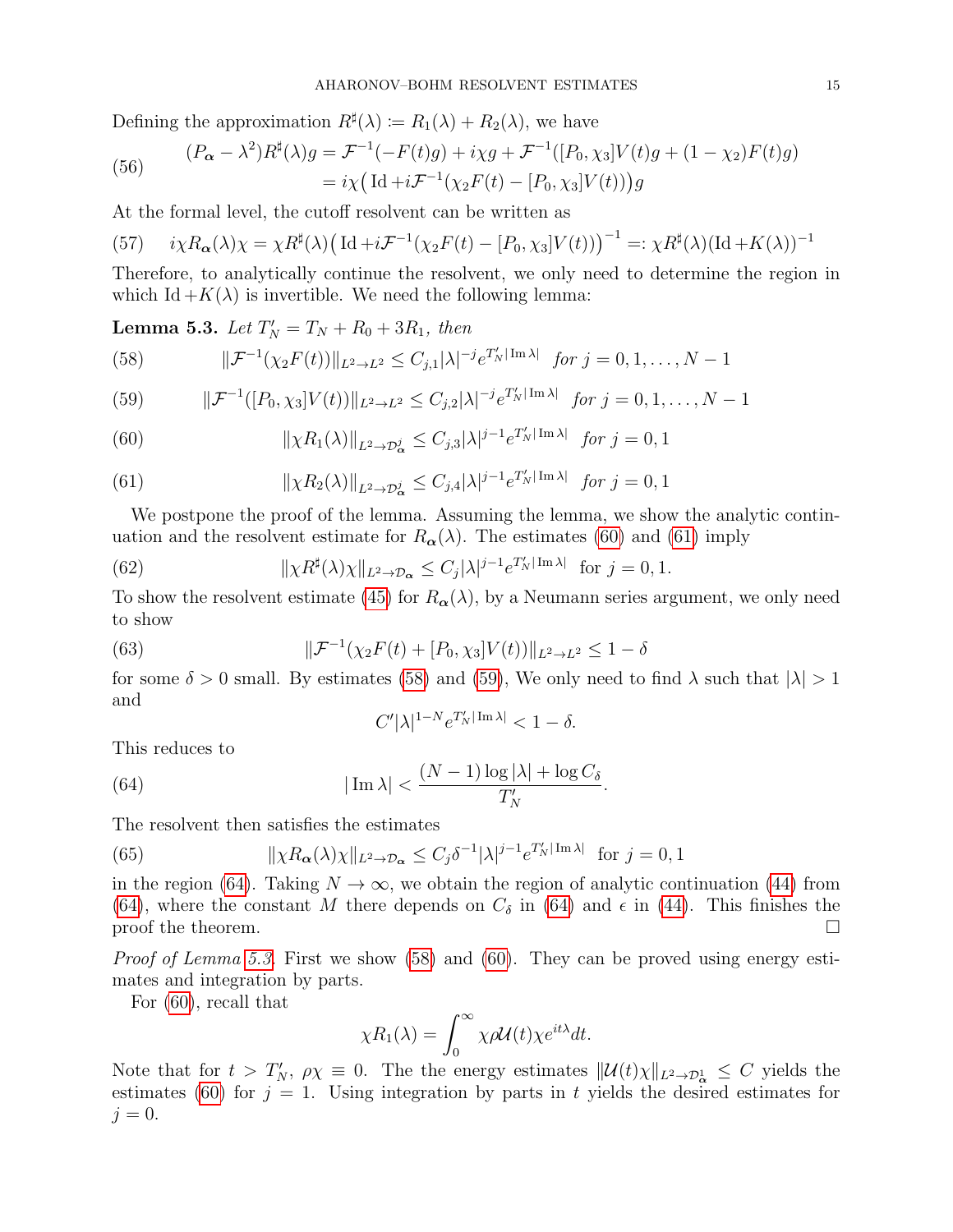For [\(58\)](#page-14-2), recall that

$$
\operatorname{supp}\chi F(t)\subset\{T_N\leq t\leq T'_N\}
$$

and the VWHP implies [\(49\)](#page-13-0). Integration by parts  $N-1$  times in t yields the estimate [\(58\)](#page-14-2).

Now we prove [\(59\)](#page-14-3) and [\(61\)](#page-14-1), using the forward fundamental solution of the "free" wave equation and the Duhamel's principle.

<span id="page-15-0"></span>We make the following decomposition of  $V(t)$ :

(66) 
$$
V(t)g = -(1 - \chi_2)\rho H(t)\mathcal{U}(t)\chi g + H(t)\mathcal{U}_0(t)(1 - \chi_2)\chi g + q(t, z)
$$

where 
$$
U_0(t) = \frac{\sin t \sqrt{P_0}}{\sqrt{P_0}}
$$
 is the "free" propagator. Then we have

$$
\begin{array}{c} (67) \\ - \end{array}
$$

<span id="page-15-1"></span>
$$
\Box_0 q = -F_2(t)g + \Box_0 ((1 - \chi_2)\rho H(t)\mathcal{U}(t)\chi g) - \Box_0 (H(t)\mathcal{U}_0(t)(1 - \chi_2)\chi g)
$$
  
=  $-F_2(t)g + [P_0, \chi_2]\rho H(t)\mathcal{U}(t)\chi g - (1 - \chi_2)i\chi g + (1 - \chi_2)\Box(\rho \mathcal{U}(t)\chi g) + (1 - \chi_2)i\chi g$   
=  $[P_0, \chi_2]\rho H(t)\mathcal{U}(t)\chi g$ 

with  $q(0, z) = D_t q(0, z) = 0$  and

$$
\mathrm{supp}[P_0,\chi_2]\rho H(t)\mathcal{U}(t)\chi g\subset\{0\leq t\leq T_N+R_0\}.
$$

We use the decomposition [\(66\)](#page-15-0) to show [\(59\)](#page-14-3) and [\(61\)](#page-14-1) by verifying the estimate term-by-term. By equation [\(67\)](#page-15-1) and Duhamel's principle

(68) 
$$
\chi(z)q(t,z) = \int_0^t \chi(z)\mathcal{U}_0(t-s)([P_0,\chi]\rho\mathcal{U}(s)\chi g)ds
$$

By propagation of singularities of the wave equation for  $P_0$  (cf. [\[Yan21\]](#page-20-6)) for  $t > T_N'$ , the inhomogeneous term is disjoint from the singular support of the Schwartz kernel of  $\mathcal{U}_0(t)$ . Therefore, it is  $\mathcal{C}^{\infty}$  for  $t > T'_{N}$  and satisfies decaying estimates

(69) 
$$
||D_t^j(\chi q)||_{\mathcal{D}_{\alpha}^1} \leq C_j t^{j_0-j} ||g||_{L^2} \text{ for } j \in \mathbb{N}
$$

by the forward fundamental solution and its local decay computed in the Appendix [A.](#page-17-0)

<span id="page-15-2"></span>Similarly, the second term on the RHS of [\(66\)](#page-15-0) is written as

(70) 
$$
\chi \mathcal{U}_0(t)(1-\chi_2)\chi g
$$

which also  $\mathcal{C}^{\infty}$  with polynomial bounds on its derivatives for  $t > T_N'$ . In particular,

<span id="page-15-3"></span>(71) 
$$
||D_t^j(\chi \mathcal{U}_0(t)(1-\chi_2)\chi g)||_{\mathcal{D}_{\alpha}^1} \leq C_j t^{j_0-j} ||g||_{L^2} \text{ for } j \in \mathbb{N}.
$$

To show [\(59\)](#page-14-3), note that  $[P_0, \chi_3](1 - \chi_2) \equiv 0$  so  $[P_0, \chi_3]$  vanishes the first term on the RHS of [\(66\)](#page-15-0). The VWHP implies that  $V(t) \in C^{N-1}(\mathbf{R}_t, L^2)$ . Applying Lemma [5.1](#page-11-5) to [\(69\)](#page-15-2) and [\(71\)](#page-15-3) yields the desired estimate [\(59\)](#page-14-3).

For the estimate [\(61\)](#page-14-1), again we use the decomposition [\(66\)](#page-15-0). The estimate of F −1 χ(1 −  $\chi_2$ ) $\rho H(t)U(t)\chi g$ , which corresponds to the first term on the RHS of [\(66\)](#page-15-0), follows from [\(60\)](#page-14-0) while the estimates of the remainder terms are exactly same as before. This finishes the proof of the lemma.  $\Box$ 

*Proof of Theorem [1.1.](#page-0-0)* We only need to compute the constant  $\overline{T}$  in Theorem [5.2.](#page-11-1) Theorem [4.1](#page-9-2) yields that

(72) 
$$
\bar{T} = \lim_{N \to \infty} \frac{(N+1)d_{\max} + 4R_1 + 1}{N/2} = 2d_{\max}.
$$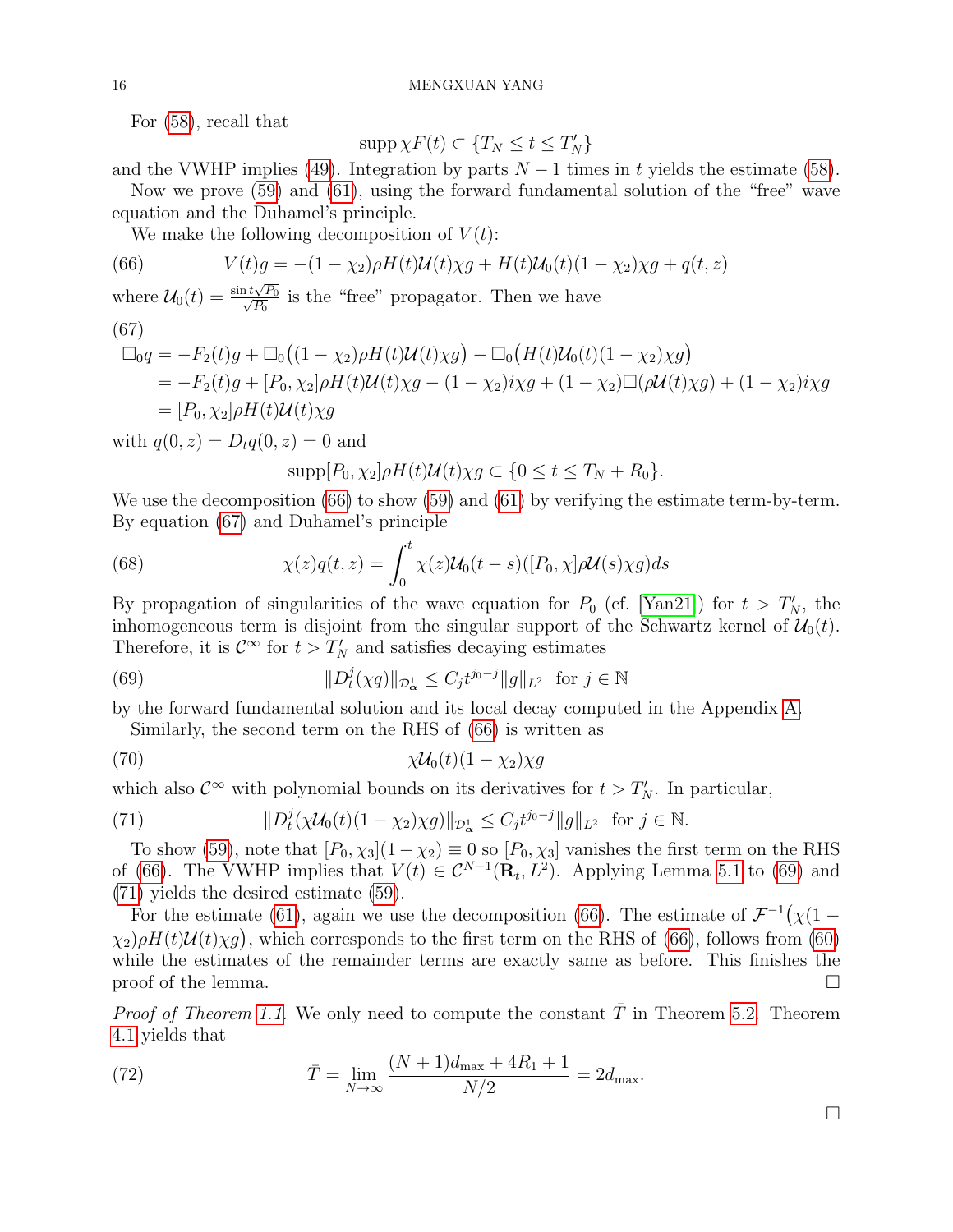## 6. A Local smoothing estimate

<span id="page-16-0"></span>In this section, using the resolvent estimate [\(45\)](#page-11-3) established in Section [5,](#page-11-0) we prove a local smoothing estimate. It is expect to have further applications in proving Strichartz estimates for the Aharonov–Bohm Hamiltonian with multiple solenoids, although we will not discuss further in this paper.

**Theorem 6.1.** Suppose u satisfies the Schrödinger equation on X:

(73) 
$$
\begin{cases} (D_t - P_{\alpha})u = 0 \\ u|_{t=0} = u_0 \in L^2(X). \end{cases}
$$

Then for all  $\chi \in C_c^{\infty}(X)$  with  $\chi|_{B(0,R_0)} \equiv 1$ , u satisfies the local smoothing estimates:

<span id="page-16-3"></span>(74) 
$$
\int_0^T \| \chi u \|_{\mathcal{D}_{\boldsymbol{\alpha}}^{1/2}} dt \leq C_T \| u_0 \|_{L^2}.
$$

Proof. This is a direct corollary of our resolvent estimates Theorem [5.2,](#page-11-1) using the Plancherel theorem and the standard  $TT^*$ -argument (cf. [\[BGT04\]](#page-19-9) [\[Bur04\]](#page-19-23)). We include the proof here for the sake of completeness.

<span id="page-16-1"></span>By Theorem [5.2,](#page-11-1) take  $R(\lambda) = (P_{\alpha} - \lambda)^{-1}$ , then we know that

(75) 
$$
\|\chi R(\lambda)\chi\|_{\mathcal{D}_{\alpha}^{-1/2}\to\mathcal{D}_{\alpha}^{1/2}}\leq C \text{ for }\lambda>M.
$$

Consider the inhomogeneous equation  $(D_t - P_{\alpha})u = \chi f$ , where  $\chi f$  is compactly supported in t with  $\chi f \in L^2(\mathbf{R}_t; \mathcal{D}_\alpha^{-1/2})$ . Taking the Fourier transform in t yields that

(76) 
$$
(\lambda - P_{\alpha})\hat{u} = \chi \hat{f},
$$

so the high frequency resolvent estimates [\(75\)](#page-16-1) implies that

(77) 
$$
\|\Pi_{\infty}(\lambda)\chi\hat{u}\|_{L_{\lambda}^2\mathcal{D}_{\alpha}^{1/2}} \leq C\|\chi\hat{f}\|_{L_{\lambda}^2\mathcal{D}_{\alpha}^{-1/2}}
$$

where  $\Pi_{\infty}$  is a smooth spectral cutoff near high frequency  $\lambda > M$ . Using Plancherel and the functional calculus, we obtain the imhomogeneous estimate

(78) 
$$
\|\Pi_{\infty} \chi u\|_{L^2_t \mathcal{D}_{\alpha}^{1/2}} \leq C \|\chi f\|_{L^2_t \mathcal{D}_{\alpha}^{-1/2}}.
$$

Now we can use a standard  $TT^*$ -argument to get the local smoothing estimate for high frequency by taking

<span id="page-16-2"></span>
$$
Tu_0 = \Pi_{\infty} \chi e^{-itP_{\alpha}} u_0.
$$

To show  $T: L^2(X) \to L^2(\mathbf{R}_t; \mathcal{D}_{\alpha}^{1/2})$  bounded, it is equivalent to show the mapping  $TT^*$ :  $L^2(\mathbf{R}_t; \mathcal{D}_{\alpha}^{-1/2}) \to L^2(\mathbf{R}_t; \mathcal{D}_{\alpha}^{1/2})$  is bounded, where  $T^*$  is given by

$$
T^*v = \int_{\mathbf{R}} \Pi_{\infty} e^{isP_{\alpha}} \chi v ds.
$$

Note that

(79)  
\n
$$
TT^*f = \chi \int_{\mathbf{R}} \Pi_{\infty}^2 e^{-i(t-s)P_{\alpha}} \chi f ds
$$
\n
$$
= \chi \int_{st} \Pi_{\infty}^2 e^{-i(t-s)P_{\alpha}} \chi f ds.
$$

The boundedness of  $TT^*$  is then given by (time-reversed) Duhamel's principle and the estimates [\(78\)](#page-16-2). This proves the high-frequency local smoothing estimate.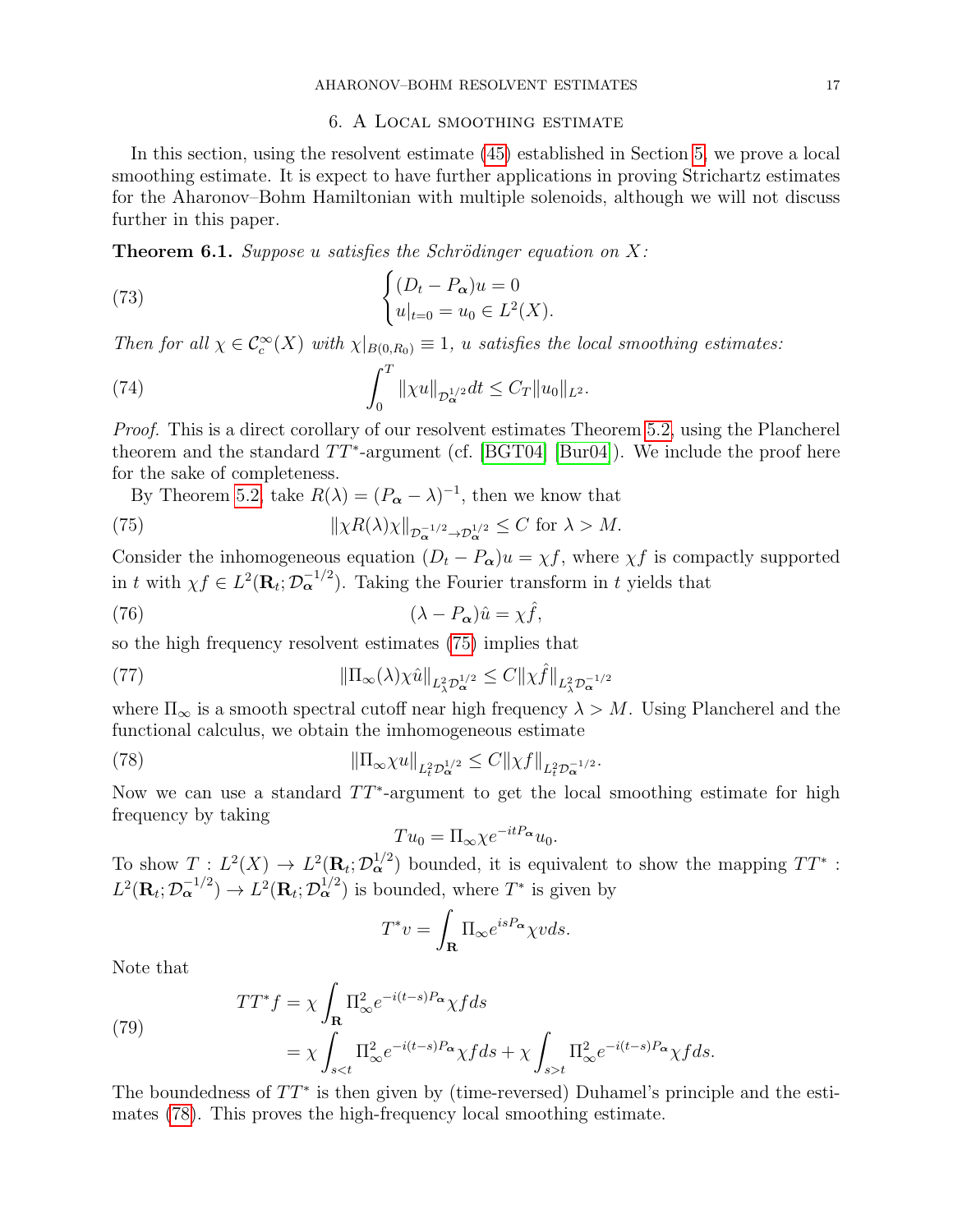For the low frequency part, in fact, if  $f \in L^2(X)$ , then  $\Pi_0 f \in \mathcal{D}_{\alpha}^{\infty}$  for a spectral cutoff  $\Pi_0$ near  $\lambda = 0$ . Therefore, we have

(80) 
$$
e^{-itP_{\alpha}}\Pi_0 u_0 = \Pi_0 e^{-itP_{\alpha}} u_0 \in L^{\infty}(\mathbf{R}_t; \mathcal{D}_{\alpha}^k)
$$

for all  $k \in \mathbb{N}$ . This yields

(81) 
$$
\|\chi e^{-itP_{\alpha}}\Pi_0 u_0\|_{\mathcal{D}_{\alpha}^{1/2}} = \|(Id + P_{\alpha})^{1/4}\Pi_0 e^{-itP_{\alpha}}u_0\|_{L^2} \leq C_t \|u_0\|_{L^2}.
$$

Integrating from 0 to T yields the local smoothing estimate for low frequency. For  $\lambda < -\epsilon$ , we use the elliptic estimates. Combining the above three parts together proves the estimate [\(74\)](#page-16-3).

**Remark 6.2.** Due to the lack of resolvent estimates for low energy, we are only able to prove this local-in-time local smoothing estimates. In fact, we expect the low energy resolvent estimate to hold and we should be able to obtain a global-in-time local smoothing estimates. (Cf. [\[YZ21\]](#page-20-7).)

## Appendix A. Wave equations and local decay

<span id="page-17-0"></span>In this appendix, we use Cheeger–Taylor's functional calculus [\[CT82a\]](#page-19-24) [\[CT82b\]](#page-19-25) to construct the forward fundamental solution of the wave equation with one singular vector potential.

Consider the Aharonov–Bohm Hamiltonian

(82) 
$$
P_{\alpha} = (-i\nabla - \vec{A})^2
$$

with  $\vec{A} = -\alpha \left(-\frac{y}{x^2 + 1}\right)$  $\frac{y}{x^2+y^2}, \frac{x}{x^2+y^2}$  $\frac{x}{x^2+y^2}$ ). In polar coordinates, we have

(83) 
$$
P_{\alpha} = D_r^2 - \frac{i}{r} D_r + \frac{1}{r^2} (D_\theta + \alpha)^2.
$$

For well-behaved function  $f$ , we have

(84) 
$$
f(P_{\alpha}) = (r_1 r_2)^{\alpha} \int_0^{\infty} f(\lambda^2) J_{\nu}(\lambda r_1) J_{\nu}(\lambda r_2) \lambda d\lambda
$$

where  $\nu = |D_\theta + \alpha|$ . By analytic continuation, we can treat  $f(\lambda^2) = e^{-\epsilon \lambda} \lambda^{-1} \sin(\lambda t)$  for any  $\epsilon > 0$ . Applying this to the above functional calculus and using the Lipschitz–Hankel integral formula, we obtain the fundamental solution:

(85) 
$$
\frac{\sin t\sqrt{P_{\alpha}}}{\sqrt{P_{\alpha}}} = \lim_{\epsilon \to 0} \text{Im} \int_0^{\infty} e^{-(\epsilon + it)\lambda} J_{\nu}(\lambda r_1) J_{\nu}(\lambda r_2) d\lambda \n= -\frac{1}{\pi} (r_1 r_2)^{-1/2} \lim_{\epsilon \to 0} \text{Im} Q_{\nu - 1/2} \left( \frac{r_1^2 + r_2^2 + (\epsilon + it)^2}{2r_1 r_2} \right)
$$

where  $Q_{\nu}(z)$  is the Legendre function of the second kind and  $\nu = |D_{\theta} + \alpha|$ . By the integral formula

(86) 
$$
Q_{\nu-1/2}(\cosh \eta) = \int_{\eta}^{\infty} (2\cosh s - 2\cosh \eta)^{-1/2} e^{-s\nu} ds,
$$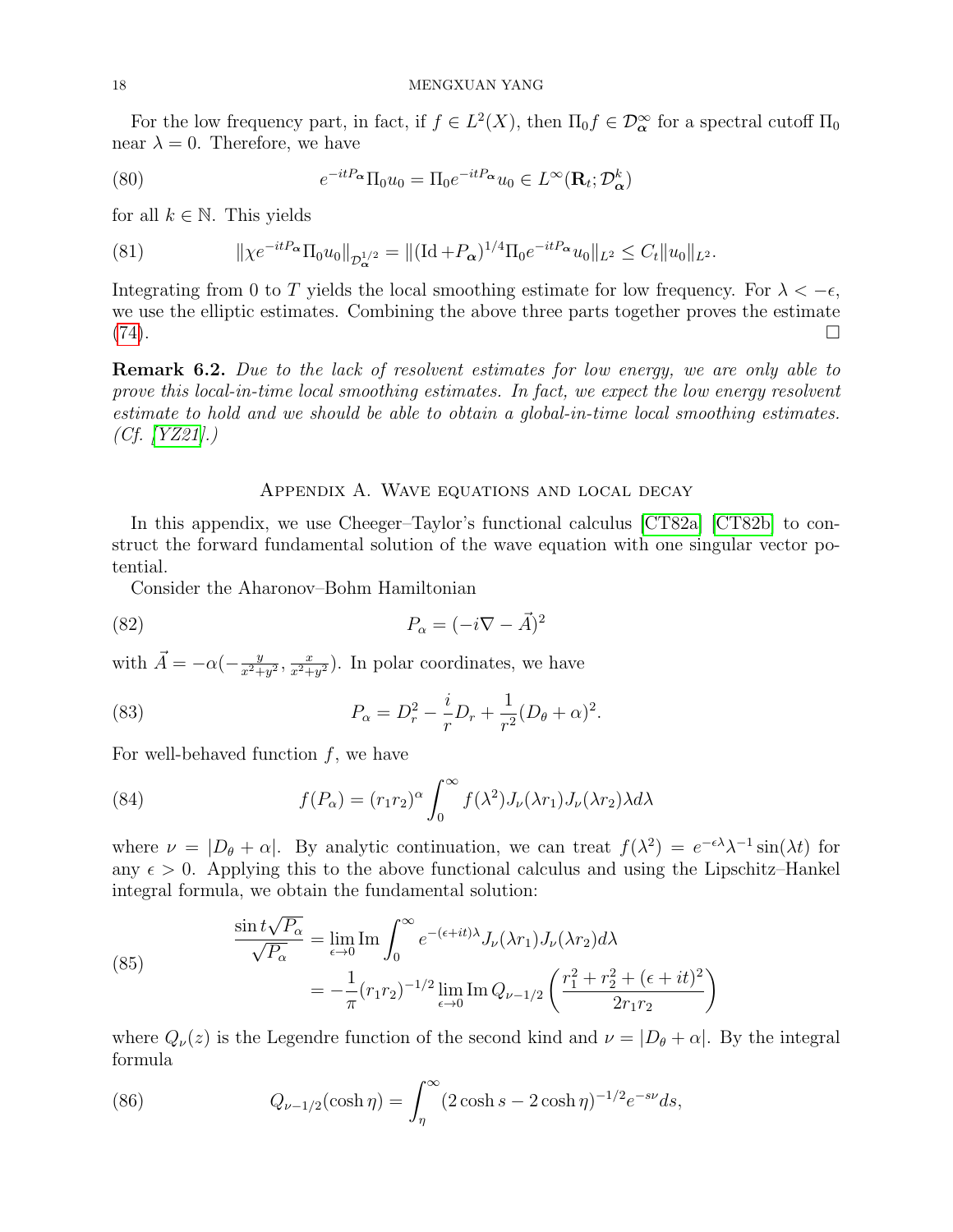we obtain that the Schwartz kernel of  $\frac{\sin t \sqrt{D}}{\sqrt{D}}$  $\frac{1}{2}t\sqrt{P_{\alpha}}$  $\frac{\sqrt{P_{\alpha}}}{P_{\alpha}}$  is equal to

<span id="page-18-3"></span>(87) 
$$
\begin{cases} 0, & \text{if } t < |r_1 - r_2| \\ \frac{1}{\pi} \int_0^{\beta_1} \left[ t^2 - (r_1^2 + r_2^2 - 2r_1r_2\cos s) \right]^{-1/2} \cos(\nu s) ds, & \text{if } |r_1 - r_2| < t < r_1 + r_2 \\ \frac{1}{\pi} \cos(\pi \nu) \int_{\beta_2}^{\infty} \left[ r_1^2 + r_2^2 + 2r_1r_2\cosh s - t^2 \right]^{-1/2} e^{-s\nu} ds, & \text{if } t > r_1 + r_2 \end{cases}
$$

where

(88) 
$$
\beta_1 = \cos^{-1}\left(\frac{r_1^2 + r_2^2 - t^2}{2r_1r_2}\right), \ \beta_2 = \cosh^{-1}\left(\frac{t^2 - r_1^2 - r_2^2}{2r_1r_2}\right).
$$

Note that the first equation in [\(87\)](#page-18-3) implies finite speed of propagation and the last equation can be used to deduce a local rate of decay as  $t \to \infty$ .

Now consider the local wave decay. For  $t \gg r_1 + r_2$ , the third integral in the equation [\(87\)](#page-18-3) can be estimated by splitting it into two parts, with the first integrating from  $\beta_2$  to  $\beta_2 + \epsilon$ and the second integrating from  $\beta_2 + \epsilon$  to  $\infty$ . Note that

(89) 
$$
\int_{\beta_2}^{\beta_2+\epsilon} \left[ r_1^2 + r_2^2 + 2r_1r_2 \cosh s - t^2 \right]^{-1/2} e^{-s\nu} ds \le C_1 \cdot e^{-\beta_2 \nu} \le C_1' \cdot t^{-2\nu}
$$

where

$$
C_1 = \int_{\beta_2}^{\beta_2 + \epsilon} \left[ r_1^2 + r_2^2 + 2r_1r_2 \cosh s - t^2 \right]^{-1/2} ds,
$$

and

$$
(90) \qquad \int_{\beta_2+\epsilon}^{\infty} \left[ r_1^2 + r_2^2 + 2r_1r_2 \cosh s - t^2 \right]^{-1/2} e^{-s\nu} ds \le C_2 \cdot e^{-(\beta_2+\epsilon)(\nu-\delta)} \le C_2' \cdot t^{-2\nu}
$$

if we choose  $\delta$  properly, where

$$
C_2 = \int_{\beta_2 + \epsilon}^{\infty} \left[ r_1^2 + r_2^2 + 2r_1r_2 \cosh s - t^2 \right]^{-1/2} e^{-\delta s} ds.
$$

Combining the above two estimates gives the following local decay of the fundamental solution as  $t \to \infty$ . The t-derivatives of the fundamental solutions can be estimated similarly. Therefore we have the following proposition:

**Proposition A.1.** For any  $\chi(z), \chi'(z') \in C_c^{\infty}(\mathbb{R}^2)$ , the Schwartz kernel of  $\mathcal{U}_{\alpha}(t)$  satisfies the local time decay

(91) 
$$
|\partial_t^j(\chi \mathcal{U}_\alpha \chi')(t, z, z')| \leq C_\alpha t^{-2\nu_0 - j + 0}, \ j \in \mathbb{N}
$$

as  $t \to \infty$ , where  $\nu_0 := \min_{n \in \mathbb{Z}} \{|n + \alpha|\}.$ 

**Remark A.2.** In the above proposition,  $-2\nu_0 - j + 0$  stands for  $-2\nu_0 - j + \epsilon$  for any  $\epsilon > 0$ .

## **REFERENCES**

- <span id="page-18-1"></span>[AB59] Yakir Aharonov and David Bohm. Significance of electromagnetic potentials in the quantum theory. Physical Review, 115(3):485, 1959.
- <span id="page-18-2"></span>[AT98] R Adami and A Teta. On the Aharonov–Bohm Hamiltonian. Letters in Mathematical Physics, 43(1):43–54, 1998.
- <span id="page-18-0"></span>[AT11] Ivana Alexandrova and Hideo Tamura. Resonance free regions in magnetic scattering by two solenoidal fields at large separation. Journal of Functional Analysis, 260(6):1836–1885, 2011.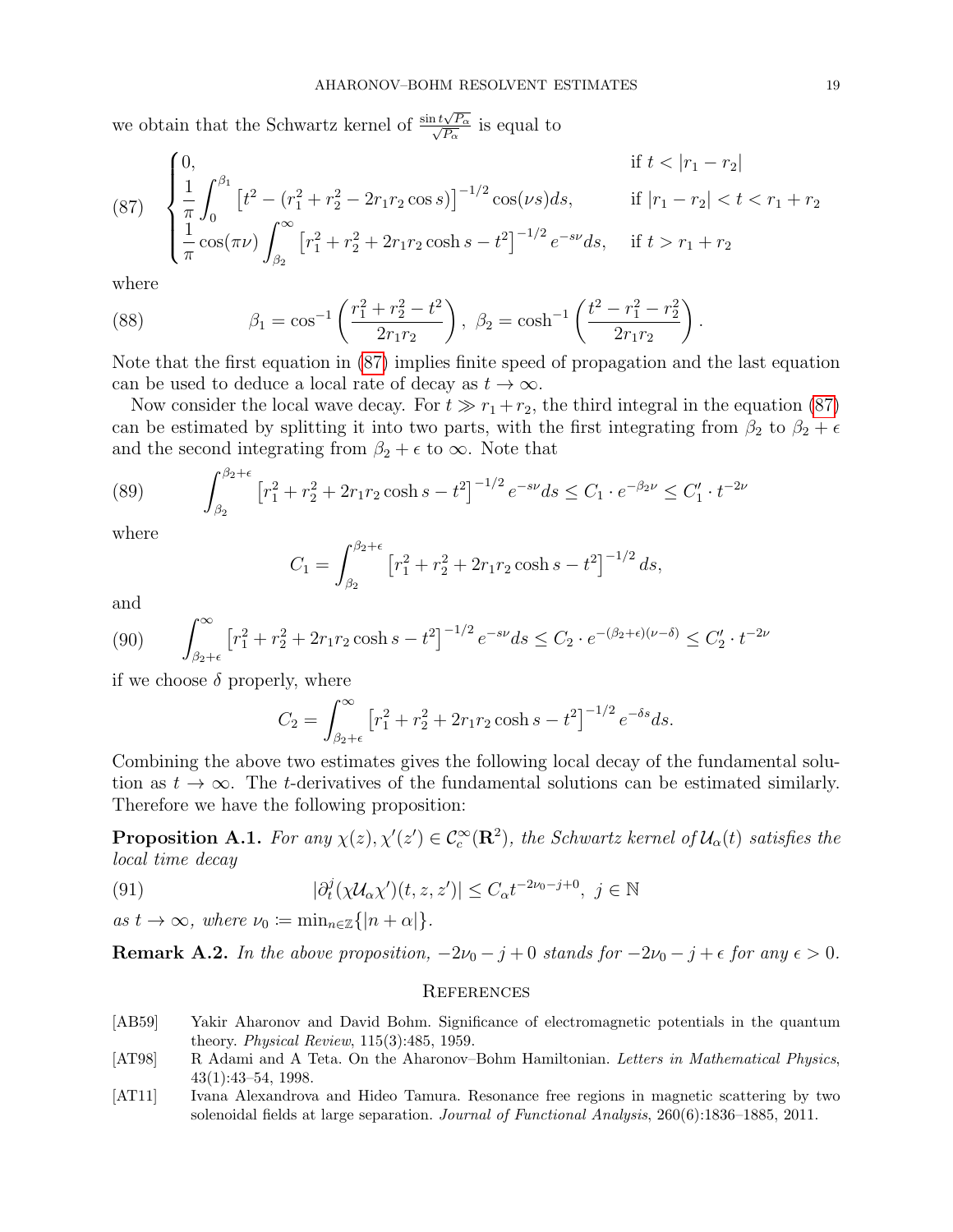<span id="page-19-25"></span><span id="page-19-24"></span><span id="page-19-23"></span><span id="page-19-22"></span><span id="page-19-21"></span><span id="page-19-20"></span><span id="page-19-19"></span><span id="page-19-18"></span><span id="page-19-17"></span><span id="page-19-16"></span><span id="page-19-15"></span><span id="page-19-14"></span><span id="page-19-13"></span><span id="page-19-12"></span><span id="page-19-11"></span><span id="page-19-10"></span><span id="page-19-9"></span><span id="page-19-8"></span><span id="page-19-7"></span><span id="page-19-6"></span><span id="page-19-5"></span><span id="page-19-4"></span><span id="page-19-3"></span><span id="page-19-2"></span><span id="page-19-1"></span><span id="page-19-0"></span>

| [AT14]                      | Ivana Alexandrova and Hideo Tamura. Resonances in scattering by two magnetic fields at large<br>separation and a complex scaling method. Advances in Mathematics, 256:398-448, 2014.                                                                                          |
|-----------------------------|-------------------------------------------------------------------------------------------------------------------------------------------------------------------------------------------------------------------------------------------------------------------------------|
| [BAD98]                     | M Ben-Artzi and A Devinatz. Regularity and decay of solutions to the Stark evolution equation.<br>Journal of Functional Analysis, 154(2):501-512, 1998.                                                                                                                       |
| [BAK92]                     | Matania Ben-Artzi and Sergiu Klainerman. Decay and regularity for the Schrödinger equation.<br>Journal d'Analyse Mathematique, 58(1):25-37, 1992.                                                                                                                             |
| [BGT04]                     | Nicolas Burq, Patrick Gérard, and Nicolay Tzvetkov. On nonlinear Schrödinger equations in<br>exterior domains. Annales de l'IHP Analyse non linéaire, 21(3):295–318, 2004.                                                                                                    |
| $\left[\text{Bur04}\right]$ | Nicolas Burq. Smoothing effect for schrodinger boundary value problems. Duke Mathematical<br>Journal, 123(2):403, 2004.                                                                                                                                                       |
| [BW13]                      | Dean Baskin and Jared Wunsch. Resolvent estimates and local decay of waves on conic manifolds.<br>Journal of Differential Geometry, 95(2):183-214, 2013.                                                                                                                      |
| [CF17]                      | Federico Cacciafesta and Luca Fanelli. Dispersive estimates for the dirac equation in an aharonov-<br>bohm field. Journal of Differential Equations, 263(7):4382-4399, 2017.                                                                                                  |
| [CF19]                      | F Cacciafesta and L Fanelli. Weak dispersive estimates for fractional Aharonov-Bohm-<br>Schrödinger groups. Dynamics of PDE, 16(1):95-103, 2019.                                                                                                                              |
| [CS89]                      | Peter Constantin and Jean-Claude Saut. Local smoothing properties of Schrödinger equations.<br>Indiana University mathematics journal, pages 791-810, 1989.                                                                                                                   |
| [CT82a]                     | Jeff Cheeger and Michael Taylor. On the diffraction of waves by conical singularities. i. Commu-<br>nications on Pure and Applied Mathematics, 35(3):275-331, 1982.                                                                                                           |
| [CT82b]                     | Jeff Cheeger and Michael Taylor. On the diffraction of waves by conical singularities. ii. Com-<br>munications on Pure and Applied Mathematics, 35(4):487-529, 1982.                                                                                                          |
| [CYZ20]                     | Federico Cacciafesta, Zhiqing Yin, and Junyong Zhang. Generalized strichartz estimates for wave<br>and dirac equations in a haronov-bohm magnetic fields. $arXiv$ preprint $arXiv:2008.00340$ , 2020.                                                                         |
| [DH72]                      | Johannes Jisse Duistermaat and Lars Hörmander. Fourier integral operators. ii. Acta mathemat-<br><i>ica</i> , $128(1):183-269$ , $1972$ .                                                                                                                                     |
| [DLMF]                      | NIST Digital Library of Mathematical Functions. http://dlmf.nist.gov/, Release 1.1.3 of 2021-<br>09-15. F. W. J. Olver, A. B. Olde Daalhuis, D. W. Lozier, B. I. Schneider, R. F. Boisvert, C. W.<br>Clark, B. R. Miller, B. V. Saunders, H. S. Cohl, and M. A. McClain, eds. |
| [Doi96a]                    | Shin-ichi Doi. Remarks on the Cauchy problem for Schrödinger-type equations. Communications<br>in Partial Differential Equations, $21(1-2):163-178$ , 1996.                                                                                                                   |
| [Doi96b]                    | Shin-ichi Doi. Smoothing effects of Schrödinger evolution groups on Riemannian manifolds. Duke<br>Mathematical Journal, 82(3):679-706, 1996.                                                                                                                                  |
| $[D\check{S}98]$            | Ludwik Dabrowski and P. St'oviček. Aharonov–Bohm effect with $\delta$ -type interaction. Journal of<br>Mathematical Physics, 39(1):47-62, 1998.                                                                                                                               |
| $\left[\text{Duy06}\right]$ | Thomas Duyckaerts. Inégalités de résolvante pour l'opérateur de Schrödinger avec potentiel mul-<br>tipolaire critique. Bulletin de la Société mathématique de France, $134(2):201-239$ , 2006.                                                                                |
| [Dya16]                     | Semyon Dyatlov. Spectral gaps for normally hyperbolic trapping. Annales de l'Institut Fourier,<br>$66(1):55-82, 2016.$                                                                                                                                                        |
| [DZ19]                      | Semyon Dyatlov and Maciej Zworski. Mathematical theory of scattering resonances, volume 200.<br>American Mathematical Soc., 2019.                                                                                                                                             |
| $[{\rm FZZ20}]$             | Luca Fanelli, Junyong Zhang, and Jiqiang Zheng. Dispersive estimates for 2d-wave equations<br>with critical potentials. arXiv preprint arXiv:2003.10356, 2020.                                                                                                                |
| [Gal17]                     | Jeffrey Galkowski. A quantitative Vainberg method for black box scattering. Communications<br>in Mathematical Physics, $349(2):527-549$ , $2017$ .                                                                                                                            |
| [GWZZ21]                    | Xiaofen Gao, Jialu Wang, Junyong Zhang, and Jiqiang Zheng. Uniform resolvent estimates for<br>Schrödinger operators in Aharonov-Bohm magnetic fields. Journal of Differential Equations,<br>292:70-89, 2021.                                                                  |
| $[H\ddot{0}9]$              | Lars Hörmander. The analysis of linear partial differential operators. IV. Classics in Mathematics.<br>Springer-Verlag, Berlin, 2009. Fourier integral operators, Reprint of the 1994 edition.                                                                                |
| [HW20]                      | Luc Hillairet and Jared Wunsch. On resonances generated by conic diffraction. Annales de<br><i>l'Institut Fourier</i> , $70(4):1715-1752$ , 2020.                                                                                                                             |
| [KY89]                      | Tosio Kato and Kenji Yajima. Some examples of smooth operators and the associated smoothing<br>effect. Reviews in Mathematical Physics, 1(04):481-496, 1989.                                                                                                                  |
|                             |                                                                                                                                                                                                                                                                               |
|                             |                                                                                                                                                                                                                                                                               |

# 20 MENGXUAN YANG